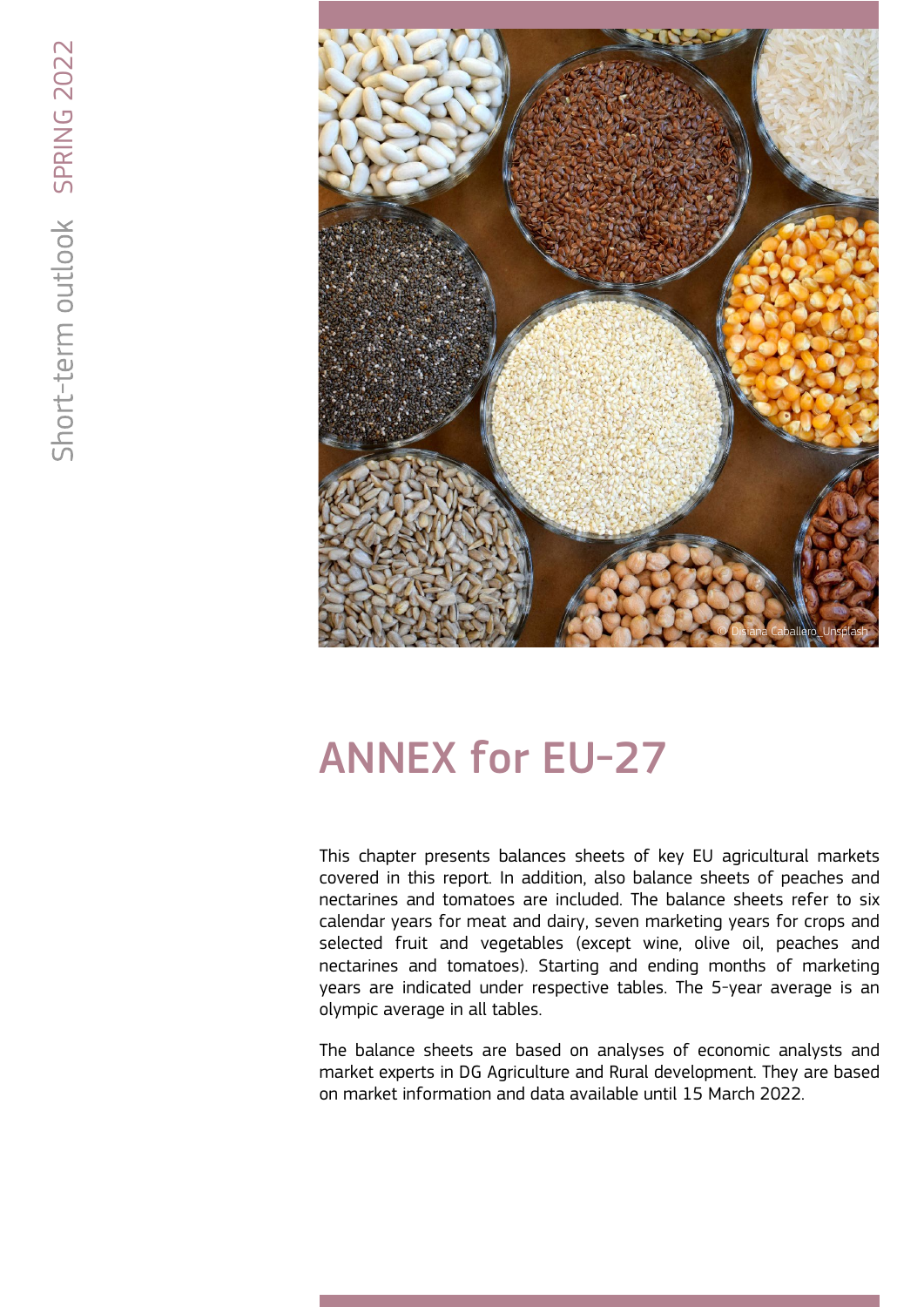# ARABLE CROPS

#### $\mathsf{TABLE}\;1.1\;$  EU-27 cereal, oilseed and protein crop area (1 000 ha)

|               |         |          |         | $EU-27$ |         |         |         |         |             | % variation |             |
|---------------|---------|----------|---------|---------|---------|---------|---------|---------|-------------|-------------|-------------|
|               | 2016    | 2017     | 2018    | 2019    | 2020    | 2021    | 2022f   | 21/20   | 2021 vs     | 22/21       | 2022 vs     |
|               |         |          |         |         |         |         |         |         | $5-yr.$ av. |             | $5-yr.$ av. |
| Soft wheat    | 22 4 32 | 21 5 9 4 | 21 27 1 | 22 068  | 20765   | 21 676  | 21 899  | 4.4     | 0.1         | 1.0         | 1.8         |
| Durum wheat   | 2 7 7 5 | 2 5 4 5  | 2 4 8 1 | 2 1 4 5 | 2 1 1 2 | 2 2 0 3 | 2 1 1 8 | 4.3     | $-7.8$      | $-3.8$      | $-6.9$      |
| Rye           | 1897    | 1913     | 1 909   | 2 1 9 1 | 2 0 6 4 | 1914    | 2019    | $-7.3$  | $-2.5$      | 5.5         | 2.8         |
| Barley        | 11 181  | 10863    | 11 145  | 11 139  | 11 0 25 | 10 3 14 | 10 840  | $-6.4$  | $-7.1$      | 5.1         | $-1.5$      |
| Oats          | 2 4 7 7 | 2 5 2 1  | 2 5 6 7 | 2 3 9 1 | 2 5 6 3 | 2 5 6 8 | 2 5 2 3 | 0.2     | 1.9         | $-1.7$      | $-1.1$      |
| Maize         | 8 5 4 1 | 8 2 6 7  | 8 2 5 2 | 8911    | 9355    | 9 2 0 6 | 9 4 0 6 | $-1.6$  | 7.4         | 2.2         | 6.9         |
| Triticale     | 2 900   | 2749     | 2 600   | 2754    | 2752    | 2 6 6 4 | 2 5 4 8 | $-3.2$  | $-3.2$      | $-4.3$      | $-6.4$      |
| Sorghum       | 124     | 135      | 148     | 190     | 217     | 174     | 169     | $-19.7$ | 10.6        | $-3.1$      | $-1.0$      |
| others        | 1 3 2 1 | 1 4 1 2  | 1 5 4 1 | 1 4 5 4 | 1 1 68  | 1 2 4 2 | 1 375   | 6.3     | $-11.0$     | 10.7        | 0.4         |
| Cereals       | 53 648  | 51 998   | 51 914  | 53 242  | 52 021  | 51 961  | 52 898  | $-0.1$  | $-0.9$      | 1.8         | 1.7         |
| Rapeseed      | 5 9 5 6 | 6 18 6   | 6 3 1 8 | 5 1 1 9 | 5 3 2 4 | 5 3 2 6 | 5 6 3 6 | 0.0     | $-8.5$      | 5.8         | 0.4         |
| Sunflower     | 4 1 3 3 | 4 3 1 2  | 4 0 2 6 | 4 3 3 8 | 4 4 4 8 | 4 4 9 3 | 4693    | 1.0     | 5.5         | 4.4         | 7.5         |
| Soya beans    | 831     | 962      | 955     | 908     | 948     | 949     | 968     | 0.1     | 1.2         | 2.1         | 1.9         |
| Linseed       | 54      | 54       | 46      | 40      | 50      | 60      | 49      | 20.5    | 20.6        | $-19.0$     | $-2.4$      |
| Oilseeds      | 10974   | 11514    | 11 344  | 10 40 4 | 10770   | 10828   | 11 346  | 0.5     | $-1.8$      | 4.8         | 3.3         |
| Field peas    | 861     | 986      | 829     | 786     | 814     | 849     | 934     | 4.3     | 1.7         | 10.0        | 12.4        |
| Broad beans   | 478     | 496      | 469     | 409     | 450     | 480     | 528     | 6.7     | 3.0         | 10.0        | 13.2        |
| Lupins        | 179     | 165      | 150     | 174     | 229     | 244     | 268     | 6.4     | 40.9        | 9.9         | 41.3        |
| Protein crops | 2 1 0 8 | 2 3 5 0  | 2 1 7 2 | 1990    | 2072    | 2 1 9 7 | 2 4 1 6 | 6.0     | 3.8         | 10.0        | 12.5        |
| Sugar beet    | 1412    | 1 6 4 5  | 1621    | 1 5 3 3 | 1 472   | 1 4 9 4 | 1 4 8 3 | 1.5     | $-3.1$      | $-0.8$      | $-4.3$      |
| Total         | 68 143  | 67 508   | 67 052  | 67 170  | 66 335  | 66 480  | 68 143  | 0.2     | $-1.1$      | 2.5         | 1.9         |

# TABLE 1.2 EU-27 cereal, oilseed and protein crop yields (t/ha)

|               |      |      |      |      | % variation |         |                  |         |             |         |             |
|---------------|------|------|------|------|-------------|---------|------------------|---------|-------------|---------|-------------|
|               | 2016 | 2017 | 2018 | 2019 | 2020        | 2021    | 2022f            | 21/20   | 2021 vs     | 22/21   | 2022 vs     |
|               |      |      |      |      |             |         |                  |         | $5-yr.$ av. |         | $5-yr.$ av. |
| Soft wheat    | 5.4  | 5.9  | 5.4  | 6.0  | 5.7         | 6.0     | 6.0              | 5.2     | 5.9         | 0.0     | 2.5         |
| Durum wheat   | 3.5  | 3.5  | 3.5  | 3.5  | 3.5         | 3.5     | 3.6              | 0.8     | 1.3         | 1.2     | 2.1         |
| Rye           | 3.9  | 3.8  | 3.2  | 3.9  | 4.3         | 4.2     | 4.1              | $-3.9$  | 7.8         | $-1.5$  | 3.6         |
| Barley        | 4.8  | 4.8  | 4.5  | 5.0  | 4.9         | 5.1     | 5.0              | 2.9     | 5.4         | $-1.8$  | 2.0         |
| Oats          | 3.0  | 2.9  | 2.7  | 2.9  | 3.3         | 2.9     | 3.0              | $-11.0$ | 0.7         | 1.9     | 2.7         |
| Maize         | 7.4  | 7.9  | 8.4  | 7.9  | 7.3         | 7.9     | 7.9              | 8.4     | 2.5         | 0.0     | 0.2         |
| Triticale     | 4.1  | 4.2  | 3.8  | 4.1  | 4.5         | 4.4     | 4.4              | $-1.5$  | 7.2         | $-0.8$  | 3.4         |
| Sorghum       | 5.6  | 5.3  | 5.6  | 5.3  | 5.2         | 5.4     | 5.4              | 3.8     | $-0.5$      | 0.1     | 0.7         |
| others        | 2.7  | 2.9  | 2.5  | 2.7  | 3.1         | 3.0     | 2.9              | $-2.7$  | 8.1         | $-2.1$  | 2.5         |
| Cereals       | 5.2  | 5.5  | 5.2  | 5.6  | 5.5         | 5.7     | 5.7              | 4.4     | 5.7         | $-0.3$  | 3.1         |
| Rapeseed      | 3.1  | 3.2  | 2.8  | 3.0  | 3.1         | 3.2     | 3.2              | 1.9     | 4.0         | 0.7     | 3.3         |
| Sunflower     | 2.1  | 2.4  | 2.5  | 2.4  | 2.0         | 2.3     | 2.4              | 15.1    | 2.3         | 1.5     | 0.4         |
| Soya beans    | 3.0  | 2.8  | 3.0  | 3.0  | 2.8         | 2.8     | 3.0              | 1.9     | $-2.8$      | 5.0     | 3.9         |
| Linseed       | 1.5  | 1.6  | 1.6  | 1.8  | 1.7         | 1.8     | 1.8              | 3.5     | 7.8         | 0.3     | 4.1         |
| Oilseeds      | 2.7  | 2.9  | 2.7  | 2.7  | 2.6         | 2.8     | 2.8              | 6.0     | 3.1         | 1.5     | 3.3         |
| Field peas    | 2.5  | 2.6  | 2.3  | 2.6  | 2.4         | 2.5     | 2.2              | 1.9     | 0.0         | $-12.9$ | $-13.2$     |
| Broad beans   | 2.7  | 2.8  | 2.1  | 2.5  | 2.8         | 2.5     | 2.4              | $-9.0$  | $-4.2$      | $-7.5$  | $-10.1$     |
| Lupins        | 1.7  | 1.6  | 1.2  | 1.2  | 1.5         | 1.5     | 1.0              | $-2.5$  | 1.8         | $-35.0$ | $-32.0$     |
| Protein crops | 1.8  | 1.8  | 1.4  | 1.6  | $1.7$       | $1.7\,$ | $1.5\phantom{0}$ | $-3.0$  | $-1.5$      | $-13.3$ | $-13.4$     |
| Sugar beet    | 75.6 | 81.6 | 69.0 | 73.8 | 68.6        | 76.1    | 77.9             | 11.0    | 4.6         | 2.4     | 6.8         |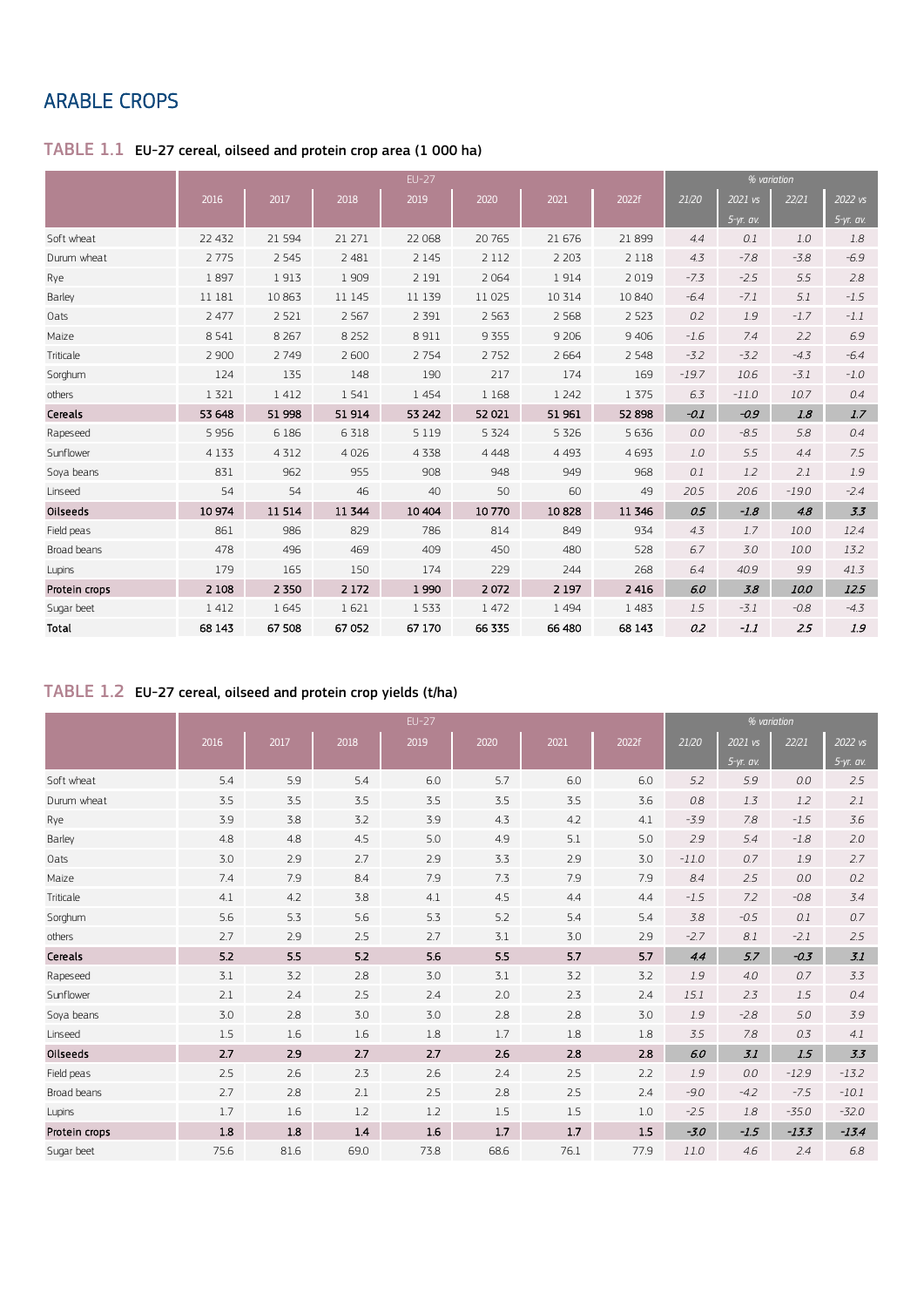# TABLE 1.3 EU-27 cereal, oilseed and protein crop gross production (1 000 t)

|               |         |         |         |         |          |          | % variation |         |           |         |             |
|---------------|---------|---------|---------|---------|----------|----------|-------------|---------|-----------|---------|-------------|
|               | 2016/17 | 2017/18 | 2018/19 | 2019/20 | 2020/21  | 2021/22e | 2022/23f    | 21/20   | 2021 vs   | 22/21   | 2022 vs     |
|               |         |         |         |         |          |          |             |         | 5-yr. av. |         | $5-yr.$ av. |
| Soft wheat    | 120 641 | 128 306 | 115 751 | 132 156 | 119 270  | 130 993  | 132 287     | 9.8     | 6.7       | 1.0     | 4.8         |
| Durum wheat   | 9675    | 8810    | 8767    | 7476    | 7420     | 7802     | 7 5 9 4     | 5.2     | $-6.6$    | $-2.7$  | $-5.2$      |
| Rye           | 7 3 4 9 | 7 3 0 9 | 6 1 7 4 | 8 4 5 5 | 8910     | 7942     | 8 2 5 3     | $-10.9$ | 3.1       | 3.9     | 4.4         |
| Barley        | 53 324  | 51 650  | 49 931  | 55 514  | 54 4 20  | 52 410   | 54 094      | $-3.7$  | $-1.4$    | 3.2     | 2.4         |
| Oats          | 7 3 2 1 | 7 3 2 2 | 6887    | 6945    | 8 4 7 2  | 7 5 5 3  | 7 5 6 2     | $-10.8$ | 5.0       | 0.1     | 4.0         |
| Maize         | 62 963  | 65 049  | 69 309  | 70 416  | 68 25 2  | 72775    | 74 344      | 6.6     | 7.8       | 2.2     | 7.2         |
| Triticale     | 11 785  | 11 646  | 9770    | 11 203  | 12 3 3 7 | 11767    | 11 170      | $-4.6$  | 1.9       | $-5.1$  | $-3.2$      |
| Sorghum       | 688     | 719     | 833     | 1016    | 1 1 2 6  | 938      | 909         | $-16.7$ | 9.6       | $-3.0$  | $-2.1$      |
| others        | 3 6 2 5 | 4 1 5 8 | 3851    | 3879    | 3614     | 3739     | 4 0 5 3     | 3.4     | $-1.2$    | 8.4     | 6.0         |
| Cereals       | 277 371 | 284 967 | 271 272 | 297 060 | 283 821  | 295 918  | 300 265     | 4.3     | 4.9       | 1.5     | 4.2         |
| Rapeseed      | 18 3 32 | 19853   | 18 003  | 15 380  | 16 699   | 17019    | 18 127      | 1.9     | $-3.7$    | 6.5     | 5.1         |
| Sunflower     | 8729    | 10 40 3 | 9973    | 10 244  | 9076     | 10548    | 11 185      | 16.2    | 8.0       | 6.0     | 9.6         |
| Sova beans    | 2 477   | 2672    | 2833    | 2 7 4 2 | 2628     | 2 6 8 1  | 2875        | 2.0     | 0.0       | 7.2     | 6.5         |
| Linseed       | 82      | 84      | 74      | 73      | 85       | 105      | 86          | 24.7    | 31.5      | $-18.8$ | 5.6         |
| Oilseeds      | 29 6 20 | 33 012  | 30 882  | 28 439  | 28 487   | 30 353   | 32 272      | 6.5     | 2.3       | 6.3     | 7.9         |
| Field peas    | 2 1 2 4 | 2 606   | 1895    | 2012    | 1988     | 2 1 1 5  | 2026        | 6.4     | 3.6       | $-4.2$  | $-0.6$      |
| Broad beans   | 1 2 7 2 | 1 3 8 3 | 997     | 1033    | 1 2 5 8  | 1 2 2 1  | 1 2 4 2     | $-2.9$  | 2.8       | 1.7     | 6.1         |
| Lupins        | 296     | 264     | 186     | 215     | 346      | 359      | 256         | 3.7     | 39.1      | $-28.6$ | $-6.7$      |
| Protein crops | 3692    | 4 2 5 2 | 3078    | 3 2 6 0 | 3 5 9 2  | 3695     | 3 5 2 5     | 2.9     | 5.1       | $-4.6$  | 0.3         |
| Sugar beet    | 106 718 | 134 202 | 111 933 | 113 128 | 100 921  | 113713   | 115 554     | 12.7    | 2.8       | 1.6     | 2.3         |

# TABLE 1.4 EU-27 overall cereal balance (million t)

|                         |         |         |         |         |         |          | % variation |         |           |         |             |
|-------------------------|---------|---------|---------|---------|---------|----------|-------------|---------|-----------|---------|-------------|
|                         | 2016/17 | 2017/18 | 2018/19 | 2019/20 | 2020/21 | 2021/22e | 2022/23f    | 21/20   | 2021 vs   | 22/21   | 2022 vs     |
|                         |         |         |         |         |         |          |             |         | 5-yr. av. |         | $5-yr.$ av. |
| Beginning stocks        | 35.9    | 30.9    | 39.6    | 39.5    | 42.7    | 41.8     | 44.7        | $-2.0$  | 9.1       | 7.0     | 11.0        |
| Gross production        | 277.4   | 285.0   | 271.3   | 297.1   | 283.8   | 295.9    | 300.3       | 4.3     | 4.9       | 1.5     | 4.2         |
| Usable production       | 274.9   | 282.5   | 268.9   | 294.5   | 281.3   | 293.3    | 297.7       | 4.3     | 4.9       | 1.5     | 4.2         |
| Imports                 | 20.5    | 25.0    | 30.2    | 25.8    | 21.1    | 18.9     | 14.0        | $-10.1$ | $-21.1$   | $-26.0$ | $-41.6$     |
| Availability            | 331.3   | 338.4   | 338.7   | 359.8   | 345.0   | 354.1    | 356.4       | 2.6     | 3.9       | 0.7     | 3.0         |
| Domestic use            | 258.8   | 261.0   | 261.1   | 260.3   | 258.6   | 258.7    | 256.4       | 0.0     | $-0.5$    | $-0.9$  | $-1.4$      |
| - Human                 | 58.7    | 59.0    | 58.9    | 58.5    | 58.4    | 58.5     | 58.9        | 0.2     | $-0.4$    | 0.7     | 0.5         |
| - Seed                  | 8.9     | 9.3     | 9.1     | 9.1     | 9.0     | 9.0      | 9.0         | 0.0     | $-0.8$    | 0.0     | $-0.8$      |
| - Industrial            | 30.6    | 31.0    | 30.6    | 29.6    | 28.7    | 30.3     | 29.4        | 5.6     | 0.1       | $-3.0$  | $-2.5$      |
| o.w. bioethanol         | 11.4    | 11.9    | 12.2    | 11.4    | 11.0    | 11.9     | 11.0        | 8.2     | 2.6       | $-7.6$  | $-6.4$      |
| - Animal feed           | 160.5   | 161.6   | 162.5   | 163.0   | 162.5   | 160.9    | 159.1       | $-1.0$  | $-0.8$    | $-1.1$  | $-1.9$      |
| Losses (excl. on-farm)  | 2.2     | 2.2     | 2.2     | 1.8     | 1.7     | 1.8      | 1.8         | 4.3     | $-14.7$   | 1.5     | $-6.6$      |
| <b>Exports</b>          | 39.4    | 35.7    | 35.9    | 55.1    | 42.9    | 48.9     | 55.4        | 13.9    | 24.1      | 13.4    | 30.3        |
| Total use               | 300.4   | 298.8   | 299.2   | 317.2   | 303.2   | 309.3    | 313.6       | 2.0     | 2.8       | 1.4     | 3.2         |
| <b>Ending stocks</b>    | 30.9    | 39.6    | 39.5    | 42.7    | 41.8    | 44.7     | 42.8        | 7.0     | 11.0      | $-4.4$  | 3.5         |
| - Market                | 30.9    | 39.6    | 39.5    | 42.7    | 41.8    | 44.7     | 42.8        | 7.0     | 11.0      | $-4.4$  | 3.5         |
| - Intervention          | 0.0     | 0.0     | 0.0     | 0.0     | 0.0     | 0.0      | 0.0         |         |           |         |             |
| Self-sufficiency rate % | 106.2   | 108.2   | 103.0   | 113.1   | 108.8   | 113.4    | 116.1       | 4.2     | 5.2       | 2.4     | 5.5         |

*Note: the cereal marketing year is July-June.*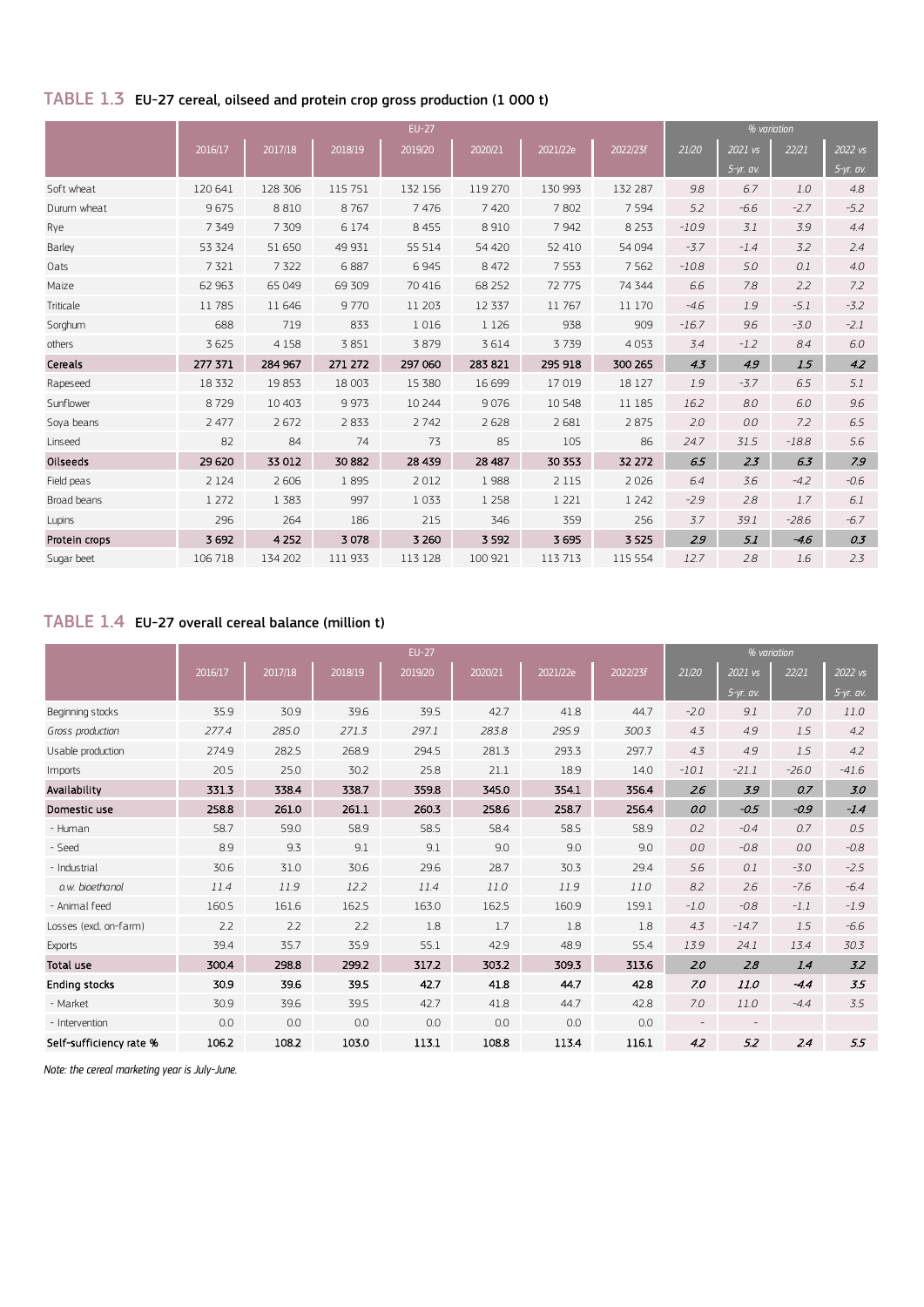## TABLE 1.5 EU-27 cereal balance 2022/2023 (forecast) (million t)

|                         | Soft<br><b>Durum</b> |               |         |              |       |         |             |                  |               |              |
|-------------------------|----------------------|---------------|---------|--------------|-------|---------|-------------|------------------|---------------|--------------|
|                         | wheat                | <b>Barley</b> | wheat   | <b>Maize</b> | Rye   | Sorghum | <b>Oats</b> | <b>Triticale</b> | <b>Others</b> | <b>TOTAL</b> |
| Beginning stocks        | 13.2                 | 4.1           | 1.5     | 20.0         | 1.2   | 1.1     | 1.3         | 2.1              | 0.3           | 44.7         |
| Gross production        | 132.3                | 54.1          | 7.6     | 74.3         | 8.3   | 0.9     | 7.6         | 11.2             | 4.1           | 300.3        |
| Usable production       | 131.3                | 53.6          | 7.5     | 74.0         | 8.1   | 0.9     | 7.5         | 10.9             | 3.9           | 297.7        |
| Imports                 | 1.0                  | 1.0           | 2.5     | 9.0          | 0.1   | 0.2     | 0.0         | 0.0              | 0.2           | 14.0         |
| Availability            | 145.5                | 58.7          | 11.5    | 103.0        | 9.4   | 2.1     | 8.8         | 13.0             | 4.3           | 356.4        |
| Domestic use            | 92.5                 | 44.3          | 9.1     | 79.3         | 7.4   | 1.1     | 7.4         | 11.5             | 3.8           | 256.4        |
| - Human                 | 41.4                 | 0.4           | 8.1     | 4.7          | 3.0   | 0.2     | 1.1         | 0.1              | 0.0           | 58.9         |
| - Seed                  | 4.6                  | 2.1           | 0.4     | 0.4          | 0.3   | 0.0     | 0.4         | 0.5              | 0.3           | 9.0          |
| - Industrial            | 8.8                  | 6.7           | 0.1     | 11.6         | 1.5   | 0.0     | 0.1         | 0.4              | 0.2           | 29.4         |
| o.w. bioethanol         | 2.8                  | 0.4           | 0.0     | 6.5          | 0.9   | 0.0     | 0.0         | 0.3              | 0.0           | 11.0         |
| - Animal feed           | 37.6                 | 35.1          | 0.5     | 62.6         | 2.7   | 0.9     | 5.8         | 10.5             | 3.4           | 159.1        |
| Losses (excl. on-farm)  | 0.8                  | 0.3           | 0.0     | 0.4          | 0.0   | 0.0     | 0.0         | 0.1              | 0.0           | 1.8          |
| <b>Exports</b>          | 40.0                 | 9.6           | 1.0     | 4.4          | 0.2   | 0.0     | 0.2         | 0.0              | 0.0           | 55.4         |
| <b>Total use</b>        | 132.5                | 53.9          | 10.2    | 83.7         | 7.6   | 1.1     | 7.5         | 11.5             | 3.8           | 311.8        |
| <b>Ending stocks</b>    | 12.2                 | 4.5           | $1.3\,$ | 18.9         | 1.7   | 1.0     | 1.3         | 1.5              | 0.4           | 42.8         |
| - Market                | 12.2                 | 4.5           | 1.3     | 18.9         | 1.7   | 1.0     | 1.3         | 1.5              | 0.4           | 42.8         |
| - Intervention          | 0.0                  | 0.0           | 0.0     | 0.0          | 0.0   | 0.0     | 0.0         | 0.0              | 0.0           | 0.0          |
| Change in stocks        | $-1.0$               | 0.4           | $-0.2$  | $-1.1$       | 0.5   | $-0.1$  | $-0.1$      | $-0.6$           | 0.2           | $-1.9$       |
| Change in public stocks | 0.0                  | 0.0           | 0.0     | 0.0          | 0.0   | 0.0     | 0.0         | 0.0              | 0.0           | 0.0          |
| Self-sufficiency rate % | 142.0                | 121.1         | 82.5    | 93.3         | 108.7 | 78.3    | 101.5       | 95.2             | 100.9         | 116.1        |

*Note: the cereal marketing year is July-June.*

#### TABLE 1.6 EU-27 cereal balance 2021/2022 (estimated) (million t)

|                         | Soft  |               | Durum   |        |         |         |             |                  |        |              |
|-------------------------|-------|---------------|---------|--------|---------|---------|-------------|------------------|--------|--------------|
|                         | wheat | <b>Barley</b> | wheat   | Maize  | Rye     | Sorghum | <b>Oats</b> | <b>Triticale</b> | Others | <b>TOTAL</b> |
| Beginning stocks        | 8.9   | 4.5           | 2.2     | 20.3   | 0.8     | 1.3     | 1.2         | 2.1              | 0.4    | 41.8         |
| Gross production        | 131.0 | 52.4          | 7.8     | 72.8   | 7.9     | 0.9     | 7.6         | 11.8             | 3.7    | 295.9        |
| Usable production       | 130.0 | 52.0          | 7.7     | 72.5   | 7.8     | 0.9     | 7.5         | 11.5             | 3.6    | 293.3        |
| Imports                 | 2.0   | 1.0           | 1.5     | 14.0   | 0.2     | 0.0     | 0.0         | 0.0              | 0.2    | 18.9         |
| Availability            | 140.9 | 57.5          | 11.4    | 106.8  | 8.8     | 2.2     | 8.7         | 13.7             | 4.1    | 354.1        |
| Domestic use            | 93.9  | 43.6          | 9.1     | 81.2   | 7.4     | $1.1\,$ | 7.3         | 11.5             | 3.8    | 258.7        |
| - Human                 | 41.1  | 0.4           | 8.1     | 4.7    | 3.0     | 0.2     | 1.1         | 0.1              | 0.0    | 58.5         |
| - Seed                  | 4.6   | 2.1           | 0.4     | 0.4    | 0.3     | 0.0     | 0.4         | 0.5              | 0.3    | 9.0          |
| - Industrial            | 9.4   | 6.7           | 0.1     | 11.9   | 1.5     | 0.0     | 0.1         | 0.4              | 0.2    | 30.3         |
| o.w. bioethanol         | 3.4   | 0.4           | 0.0     | 6.8    | 0.9     | 0.0     | 0.0         | 0.3              | 0.0    | 11.9         |
| - Animal feed           | 38.8  | 34.4          | 0.5     | 64.2   | 2.6     | 0.9     | 5.7         | 10.5             | 3.3    | 160.9        |
| Losses (excl. on-farm)  | 0.8   | 0.3           | 0.0     | 0.4    | 0.0     | 0.0     | 0.0         | 0.1              | 0.0    | 1.8          |
| <b>Exports</b>          | 33.0  | 9.5           | 0.8     | 5.2    | 0.2     | 0.0     | 0.1         | 0.0              | 0.0    | 48.9         |
| <b>Total use</b>        | 126.9 | 53.1          | 9.9     | 86.4   | 7.6     | $1.1\,$ | 7.4         | 11.5             | 3.8    | 307.6        |
| <b>Ending stocks</b>    | 13.2  | 4.1           | $1.5\,$ | 20.0   | $1.2\,$ | $1.1\,$ | 1.3         | 2.1              | 0.3    | 44.7         |
| - Market                | 13.2  | 4.1           | 1.5     | 20.0   | 1.2     | 1.1     | 1.3         | 2.1              | 0.3    | 44.7         |
| - Intervention          | 0.0   | 0.0           | 0.0     | 0.0    | 0.0     | 0.0     | 0.0         | 0.0              | 0.0    | 0.0          |
| Change in stocks        | 0.0   | 0.0           | 0.0     | 0.0    | 0.0     | 0.0     | 0.0         | 0.0              | 0.0    | 0.0          |
| Change in public stocks | 4.3   | $-0.4$        | $-0.7$  | $-0.4$ | 0.4     | $-0.2$  | 0.1         | 0.0              | $-0.1$ | 2.9          |
| Self-sufficiency rate % | 138.4 | 119.2         | 85.1    | 89.2   | 105.5   | 82.2    | 103.0       | 100.3            | 94.7   | 113.4        |

*Note: the cereal marketing year is July-June.*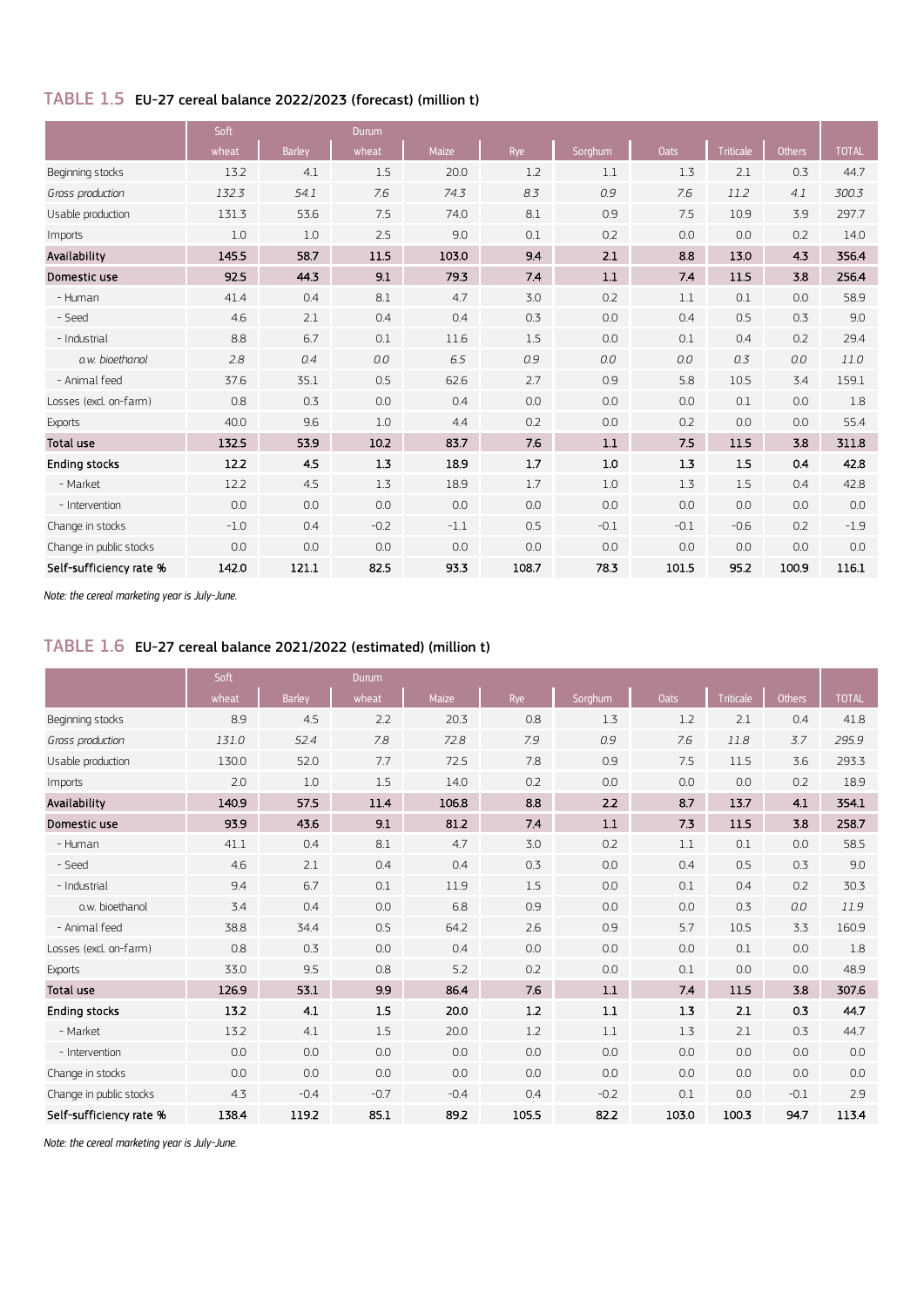## TABLE 1.7 EU-27 cereal balance sheet 2020/2021 (million t)

|                          | Soft   |               | <b>Durum</b> |        |       |         |             |                  |               |              |  |
|--------------------------|--------|---------------|--------------|--------|-------|---------|-------------|------------------|---------------|--------------|--|
|                          | wheat  | <b>Barley</b> | wheat        | Maize  | Rye   | Sorghum | <b>Oats</b> | <b>Triticale</b> | <b>Others</b> | <b>TOTAL</b> |  |
| Beginning stocks         | 9.6    | 4.4           | 1.7          | 21.8   | 0.8   | 1.8     | 0.4         | 1.8              | 0.3           | 42.7         |  |
| Gross production         | 119.3  | 54.4          | 7.4          | 68.3   | 8.9   | 1.1     | 8.5         | 12.3             | 3.6           | 283.8        |  |
| Usable production        | 118.3  | 54.0          | 7.3          | 68.0   | 8.7   | 1.1     | 8.4         | 12.1             | 3.4           | 281.3        |  |
| Imports                  | 2.0    | 1.2           | 2.9          | 14.5   | 0.1   | 0.0     | 0.0         | 0.0              | 0.2           | 21.1         |  |
| Availability             | 129.9  | 59.6          | 12.0         | 104.3  | 9.6   | 2.9     | 8.8         | 13.9             | 4.0           | 345.0        |  |
| Domestic use             | 92.9   | 44.1          | 9.0          | 79.9   | 8.6   | 1.6     | 7.4         | 11.7             | 3.6           | 258.6        |  |
| - Human                  | 41.0   | 0.4           | 8.1          | 4.7    | 3.0   | 0.2     | 1.1         | 0.1              | 0.0           | 58.4         |  |
| - Seed                   | 4.6    | 2.1           | 0.4          | 0.4    | 0.3   | 0.0     | 0.4         | 0.5              | 0.3           | 9.0          |  |
| - Industrial             | 9.1    | 6.0           | 0.1          | 11.3   | 1.5   | 0.0     | 0.1         | 0.4              | 0.2           | 28.7         |  |
| o.w. bioethanol          | 3.1    | 0.4           | 0.0          | 6.2    | 0.9   | 0.0     | 0.0         | 0.3              | 0.0           | 11.0         |  |
| - Animal feed            | 38.2   | 35.6          | 0.4          | 63.5   | 3.8   | 1.4     | 5.8         | 10.7             | 3.1           | 162.5        |  |
| Losses (excl. on-farm)   | 0.7    | 0.3           | 0.0          | 0.4    | 0.1   | 0.0     | 0.1         | 0.1              | 0.0           | 1.7          |  |
| <b>Exports</b>           | 27.4   | 10.6          | 0.8          | 3.7    | 0.2   | 0.0     | 0.1         | 0.0              | 0.0           | 42.9         |  |
| <b>Total use</b>         | 120.3  | 54.7          | 9.8          | 83.6   | 8.7   | 1.6     | 7.5         | 11.7             | 3.6           | 301.5        |  |
| Ending stocks (30.06.17) | 8.9    | 4.5           | 2.2          | 20.3   | 0.8   | 1.3     | 1.2         | 2.1              | 0.4           | 41.8         |  |
| - Market                 | 8.9    | 4.5           | 2.2          | 20.3   | 0.8   | 1.3     | 1.2         | 2.1              | 0.4           | 41.8         |  |
| - Intervention           | 0.0    | 0.0           | 0.0          | 0.0    | 0.0   | 0.0     | 0.0         | 0.0              | 0.0           | 0.0          |  |
| Change in stocks         | $-0.7$ | 0.1           | 0.4          | $-1.5$ | 0.0   | $-0.5$  | 0.9         | 0.3              | 0.0           | $-0.9$       |  |
| Change in public stocks  | 0.0    | 0.0           | 0.0          | 0.0    | 0.0   | 0.0     | 0.0         | 0.0              | 0.0           | 0.0          |  |
| Self-sufficiency rate %  | 127.4  | 122.4         | 81.8         | 85.1   | 101.8 | 67.5    | 114.0       | 103.4            | 96.7          | 108.8        |  |

*Note: the cereal marketing year is July-June.*

# TABLE 1.8 EU-27 oilseeds balance (million t)

|                         | $EU-27$<br>% variation<br>$2021$ vs<br>22/21<br>2017/18<br>2018/19<br>2019/20<br>2020/21<br>2021/22e<br>21/20<br>2016/17<br>2022/23f |      |         |      |      |      |      |         |             |         |             |
|-------------------------|--------------------------------------------------------------------------------------------------------------------------------------|------|---------|------|------|------|------|---------|-------------|---------|-------------|
|                         |                                                                                                                                      |      |         |      |      |      |      |         |             |         | 2022 vs     |
|                         |                                                                                                                                      |      |         |      |      |      |      |         | $5-yr.$ av. |         | $5-yr.$ av. |
| Production              | 29.5                                                                                                                                 | 32.9 | 30.8    | 28.4 | 28.4 | 30.2 | 32.2 | 6.5     | 2.2         | 6.4     | 7.9         |
| Rapeseed                | 18.3                                                                                                                                 | 19.9 | 18.0    | 15.4 | 16.7 | 17.0 | 18.1 | 1.9     | $-3.7$      | 6.5     | 5.1         |
| Soya beans              | 2.5                                                                                                                                  | 2.7  | 2.8     | 2.7  | 2.6  | 2.7  | 2.9  | 2.0     | 0.0         | 7.2     | 6.5         |
| Sunflower               | 8.7                                                                                                                                  | 10.4 | 10.0    | 10.2 | 9.1  | 10.5 | 11.2 | 16.2    | 8.0         | 6.0     | 9.6         |
| Domestic use            | 46.0                                                                                                                                 | 48.3 | 49.2    | 49.8 | 50.7 | 48.8 | 50.7 | $-3.7$  | $-0.6$      | 3.8     | 2.8         |
| Rapeseed                | 21.9                                                                                                                                 | 22.9 | 22.1    | 21.5 | 23.3 | 21.4 | 21.8 | $-8.2$  | $-3.8$      | 1.8     | $-1.6$      |
| of which crushing       | 21.1                                                                                                                                 | 22.1 | 21.3    | 20.8 | 22.5 | 20.7 | 21.0 | $-8.2$  | $-3.8$      | 1.8     | $-1.6$      |
| Soya beans              | 15.3                                                                                                                                 | 15.2 | 17.2    | 17.7 | 17.9 | 16.9 | 17.7 | $-5.6$  | 0.7         | 4.7     | 2.2         |
| of which crushing       | 13.5                                                                                                                                 | 13.4 | 15.2    | 15.6 | 15.8 | 14.9 | 15.6 | $-5.6$  | 0.6         | 4.6     | 2.2         |
| Sunflower               | 8.8                                                                                                                                  | 10.2 | 9.9     | 10.6 | 9.5  | 10.5 | 11.2 | 10.6    | 6.5         | 6.3     | 9.5         |
| of which crushing       | 7.7                                                                                                                                  | 9.1  | 8.8     | 9.3  | 8.4  | 9.3  | 9.9  | 10.7    | 6.1         | 6.5     | 9.3         |
| <b>Imports</b>          | 18.3                                                                                                                                 | 18.2 | 19.3    | 21.7 | 21.6 | 19.9 | 19.3 | $-8.3$  | 0.5         | $-2.7$  | $-4.7$      |
| Rapeseed                | 4.1                                                                                                                                  | 4.2  | 4.3     | 6.0  | 5.8  | 4.9  | 4.0  | $-15.5$ | 2.9         | $-18.4$ | $-20.1$     |
| Soya beans              | 13.4                                                                                                                                 | 13.5 | 14.4    | 14.7 | 15.0 | 14.5 | 15.0 | $-3.5$  | 2.1         | 3.4     | 3.1         |
| Sunflower               | 0.8                                                                                                                                  | 0.6  | 0.5     | 1.0  | 0.8  | 0.5  | 0.3  | $-45.0$ | $-38.0$     | $-29.3$ | $-50.0$     |
| <b>Exports</b>          | $1.1\,$                                                                                                                              | 1.3  | $1.1\,$ | 1.1  | 1.0  | 1.0  | 0.8  | $-2.3$  | $-9.6$      | $-17.1$ | $-22.8$     |
| Rapeseed                | 0.4                                                                                                                                  | 0.3  | 0.3     | 0.3  | 0.2  | 0.5  | 0.3  | 188.8   | 59.1        | $-37.2$ | 0.0         |
| Soya beans              | 0.2                                                                                                                                  | 0.3  | 0.2     | 0.2  | 0.2  | 0.2  | 0.2  | 10.0    | $-6.0$      | 3.0     | 0.0         |
| Sunflower               | 0.5                                                                                                                                  | 0.7  | 0.6     | 0.6  | 0.7  | 0.3  | 0.3  | $-55.3$ | $-50.8$     | 1.7     | $-50.0$     |
| <b>Ending stocks</b>    | 3.7                                                                                                                                  | 5.1  | 4.9     | 4.0  | 2.3  | 2.6  | 2.6  | 11.6    | $-58.6$     | 0.0     | $-32.8$     |
| Rapeseed                | 1.2                                                                                                                                  | 2.1  | 2.0     | 1.5  | 0.5  | 0.5  | 0.5  | 0.0     | $-68.3$     | 0.0     | $-62.5$     |
| Soya beans              | 1.6                                                                                                                                  | 2.1  | 2.0     | 1.5  | 1.1  | 1.2  | 1.2  | 9.1     | $-28.6$     | 0.0     | $-23.2$     |
| Sunflower               | 0.9                                                                                                                                  | 0.9  | 0.9     | 1.0  | 0.7  | 0.9  | 0.9  | 23.8    | $-4.0$      | 0.0     | $-3.8$      |
| Self-sufficiency rate % | 64.3                                                                                                                                 | 68.2 | 62.6    | 57.0 | 56.0 | 62.0 | 63.5 |         |             |         |             |

*Note: the oilseed marketing year is July-June.*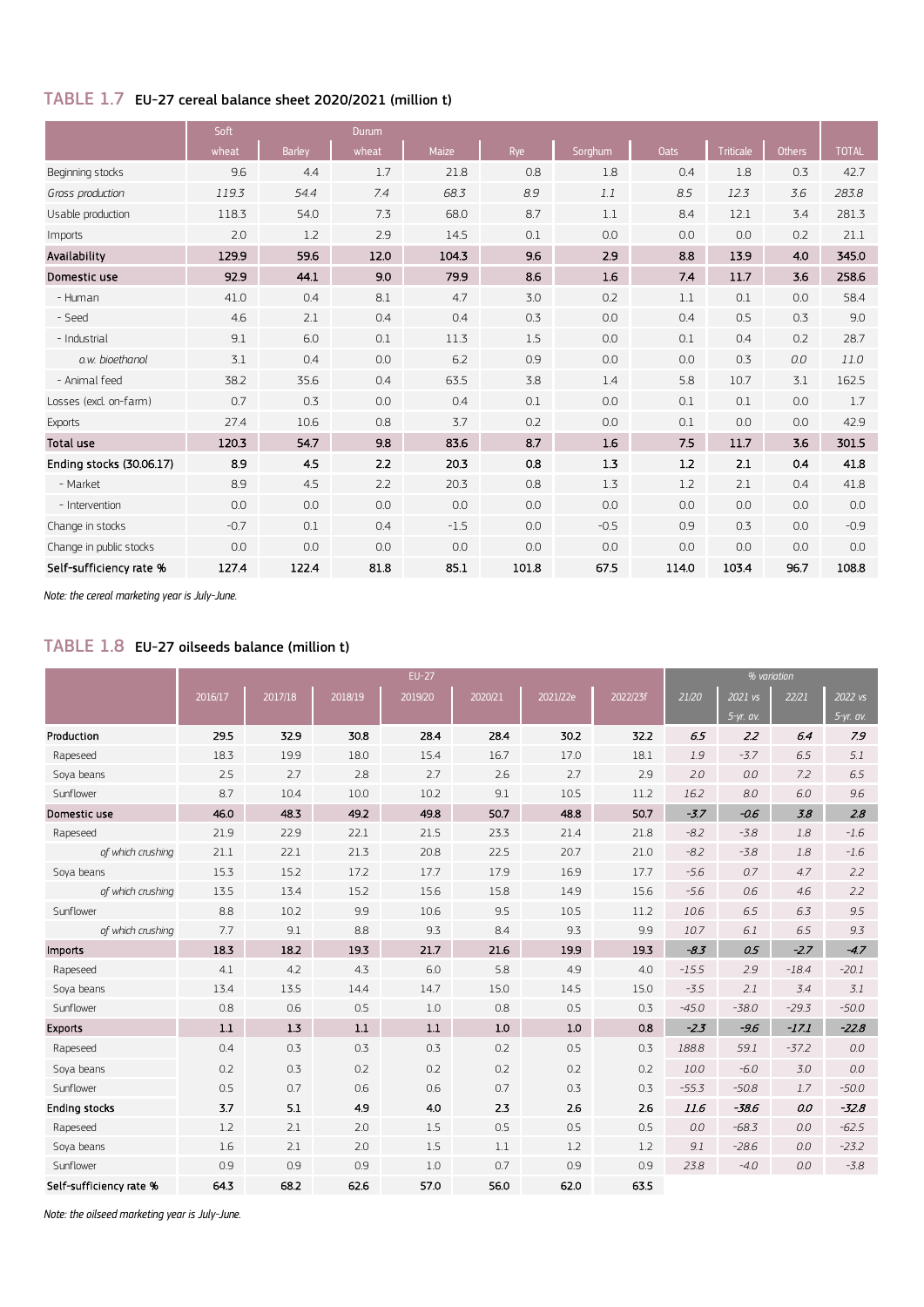## TABLE 1.9 EU-27 oilmeals balance (million t)

|                         |         |         |         | <b>EU-27</b> |         |          |          |         |           | % variation |             |
|-------------------------|---------|---------|---------|--------------|---------|----------|----------|---------|-----------|-------------|-------------|
|                         | 2016/17 | 2017/18 | 2018/19 | 2019/20      | 2020/21 | 2021/22e | 2022/23f | 21/20   | 2021 vs   | 22/21       | 2022 vs     |
|                         |         |         |         |              |         |          |          |         | 5-yr. av. |             | $5-yr.$ av. |
| Production              | 27.0    | 28.1    | 29.0    | 29.3         | 29.9    | 28.7     | 29.7     | $-42$   | $-0.5$    | 3.8         | 26          |
| Rapeseed                | 12.0    | 12.6    | 12.1    | 11.9         | 12.8    | 11.8     | 12.0     | $-8.2$  | $-3.8$    | 1.8         | $-1.6$      |
| Soya beans              | 10.7    | 10.6    | 12.0    | 12.3         | 12.5    | 11.7     | 12.3     | $-5.6$  | 0.6       | 4.6         | 2.2         |
| Sunflower               | 4.3     | 5.0     | 4.9     | 5.1          | 4.6     | 5.1      | 5.5      | 10.7    | 6.1       | 6.5         | 9.3         |
| Domestic use            | 45.7    | 47.5    | 47.7    | 47.5         | 47.5    | 46.1     | 46.0     | $-3.1$  | $-3.1$    | $-0.1$      | $-3.1$      |
| Rapeseed                | 11.7    | 12.4    | 12.2    | 11.7         | 12.5    | 11.8     | 11.9     | $-6.3$  | $-2.9$    | 1.3         | $-1.8$      |
| Soya beans              | 26.7    | 27.2    | 27.9    | 28.3         | 28.3    | 27.7     | 28.2     | $-2.1$  | $-0.4$    | 2.0         | 1.0         |
| Sunflower               | 7.2     | 7.9     | 7.6     | 7.5          | 6.7     | 6.6      | 5.9      | $-1.2$  | $-11.0$   | $-11.0$     | $-19.0$     |
| Imports                 | 20.4    | 21.2    | 20.3    | 20.3         | 19.8    | 19.3     | 18.2     | $-2.3$  | $-5.2$    | $-5.7$      | $-9.6$      |
| Rapeseed                | 0.3     | 0.4     | 0.6     | 0.5          | 0.5     | 0.6      | 0.5      | 28.6    | 38.1      | $-16.3$     | 0.0         |
| Soya beans              | 16.7    | 17.4    | 16.5    | 16.8         | 16.6    | 16.7     | 16.7     | 0.6     | 0.0       | 0.0         | 0.0         |
| Sunflower               | 3.4     | 3.5     | 3.2     | 3.0          | 2.7     | 2.0      | 1.0      | $-25.5$ | $-37.9$   | $-50.0$     | $-66.5$     |
| <b>Exports</b>          | 1.7     | 1.8     | $1.7$   | 2.0          | 2.1     | 1.9      | 1.9      | $-11.6$ | 0.9       | 1.0         | $-0.7$      |
| Rapeseed                | 0.6     | 0.5     | 0.5     | 0.6          | 0.8     | 0.6      | 0.6      | $-16.8$ | 6.2       | $-5.3$      | 0.0         |
| Soya beans              | 0.7     | 0.7     | 0.7     | 0.8          | 0.8     | 0.8      | 0.8      | $-1.4$  | 4.5       | $-1.1$      | 0.0         |
| Sunflower               | 0.4     | 0.6     | 0.5     | 0.6          | 0.6     | 0.5      | 0.6      | $-18.1$ | $-10.7$   | 12.0        | 0.0         |
| <b>Ending stocks</b>    | 0.5     | 0.5     | 0.5     | 0.5          | 0.5     | 0.5      | 0.5      | $-0.1$  | 0.0       | 0.1         | 0.0         |
| Rapeseed                | 0.1     | 0.1     | 0.1     | 0.1          | 0.1     | 0.1      | 0.1      | 0.0     | 0.0       | 0.0         | 0.0         |
| Soya beans              | 0.3     | 0.3     | 0.3     | 0.3          | 0.3     | 0.3      | 0.3      | $-0.2$  | 0.0       | 0.2         | 0.0         |
| Sunflower               | 0.1     | 0.1     | 0.1     | 0.1          | 0.1     | 0.1      | 0.1      | 0.0     | 0.0       | 0.0         | 0.0         |
| Self-sufficiency rate % | 59.1    | 59.2    | 60.9    | 61.6         | 62.9    | 62.2     | 64.6     |         |           |             |             |

*Note: the oilmeals marketing year is July-June.*

# TABLE 1.10 EU-27 vegetable oils balance (million t)

|                         | $EU-27$<br>% variation |         |         |         |         |          |          |                          |                          |         |             |
|-------------------------|------------------------|---------|---------|---------|---------|----------|----------|--------------------------|--------------------------|---------|-------------|
|                         | 2016/17                | 2017/18 | 2018/19 | 2019/20 | 2020/21 | 2021/22e | 2022/23f | 21/20                    | 2021 vs                  | 22/21   | 2022 vs     |
|                         |                        |         |         |         |         |          |          |                          | $5-yr.$ av.              |         | $5-yr.$ av. |
| Production              | 14.6                   | 15.5    | 15.5    | 15.6    | 15.9    | 15.4     | 15.9     | $-3.5$                   | $-1.0$                   | 3.5     | 2.5         |
| Rapeseed                | 8.7                    | 9.0     | 8.7     | 8.5     | 9.2     | 8.5      | 8.6      | $-8.2$                   | $-3.8$                   | 1.8     | $-1.6$      |
| Soya beans              | 2.7                    | 2.7     | 3.0     | 3.1     | 3.2     | 3.0      | 3.1      | $-5.6$                   | 0.6                      | 4.6     | 2.2         |
| Sunflower               | 3.3                    | 3.8     | 3.7     | 3.9     | 3.5     | 3.9      | 4.2      | 10.7                     | 6.1                      | 6.5     | 9.3         |
| Palm                    | 0.0                    | 0.0     | 0.0     | 0.0     | 0.0     | 0.0      | 0.0      | $\overline{\phantom{a}}$ | $\overline{\phantom{a}}$ |         |             |
| Domestic use            | 20.9                   | 22.3    | 22.9    | 23.7    | 22.2    | 21.3     | 20.3     | $-3.8$                   | $-5.1$                   | $-4.6$  | $-9.4$      |
| Rapeseed                | 8.5                    | 9.0     | 9.0     | 8.6     | 8.8     | 8.6      | 8.7      | $-2.8$                   | $-2.6$                   | 1.3     | $-1.3$      |
| Soya beans              | 2.0                    | 1.9     | 2.4     | 2.7     | 2.6     | 2.6      | 2.6      | $-2.8$                   | 9.5                      | $-0.4$  | 0.8         |
| Sunflower               | 4.1                    | 4.7     | 4.7     | 5.5     | 4.5     | 5.0      | 4.7      | 10.4                     | 7.1                      | $-5.2$  | $-1.8$      |
| Palm                    | 6.2                    | 6.6     | 6.8     | 6.9     | 6.2     | 5.2      | 4.4      | $-16.0$                  | $-20.8$                  | $-15.9$ | $-33.3$     |
| Imports                 | 8.6                    | 9.1     | 9.7     | 10.4    | 8.8     | 7.8      | 6.1      | $-11.1$                  | $-14.6$                  | $-22.2$ | $-33.6$     |
| Rapeseed                | 0.2                    | 0.3     | 0.5     | 0.5     | 0.3     | 0.5      | 0.4      | 59.2                     | 40.2                     | $-15.0$ | 0.0         |
| Soya beans              | 0.3                    | 0.3     | 0.4     | 0.5     | 0.5     | 0.4      | 0.3      | $-7.0$                   | 14.7                     | $-43.9$ | $-42.5$     |
| Sunflower               | 1.6                    | 1.6     | 1.7     | 2.3     | 1.7     | 1.5      | 0.8      | $-11.3$                  | $-10.3$                  | $-44.3$ | $-50.0$     |
| Palm                    | 6.5                    | 6.9     | 7.1     | 7.1     | 6.3     | 5.4      | 4.6      | $-14.8$                  | $-20.7$                  | $-15.0$ | $-32.2$     |
| <b>Exports</b>          | 2.3                    | 2.3     | 2.3     | 2.3     | 2.6     | 1.9      | $1.7\,$  | $-26.5$                  | $-17.7$                  | $-11.6$ | $-26.6$     |
| Rapeseed                | 0.4                    | 0.3     | 0.3     | 0.4     | 0.7     | 0.4      | 0.4      | $-44.6$                  | 10.9                     | $-8.8$  | 0.0         |
| Soya beans              | 1.0                    | 1.0     | 1.0     | 0.9     | 1.0     | 0.9      | 0.8      | $-13.8$                  | $-15.5$                  | $-5.9$  | $-17.5$     |
| Sunflower               | 0.7                    | 0.7     | 0.7     | 0.8     | 0.7     | 0.5      | 0.3      | $-38.7$                  | $-38.7$                  | $-33.3$ | $-59.1$     |
| Palm                    | 0.2                    | 0.3     | 0.2     | 0.2     | 0.1     | 0.2      | 0.2      | 39.7                     | $-12.1$                  | 7.6     | 0.0         |
| <b>Ending stocks</b>    | 1.5                    | 1.5     | 1.5     | 1.5     | 1.5     | 1.5      | 1.5      | $-0.1$                   | $-0.2$                   | 0.0     | 0.0         |
| Rapeseed                | 0.6                    | 0.6     | 0.6     | 0.6     | 0.6     | 0.6      | 0.6      | 0.0                      | $-0.2$                   | 0.0     | 0.0         |
| Soya beans              | 0.2                    | 0.2     | 0.2     | 0.2     | 0.2     | 0.2      | 0.2      | 0.0                      | 0.0                      | 0.0     | 0.0         |
| Sunflower               | 0.3                    | 0.3     | 0.3     | 0.3     | 0.3     | 0.3      | 0.3      | 0.1                      | $-0.2$                   | $-0.1$  | 0.0         |
| Palm                    | 0.5                    | 0.5     | 0.5     | 0.5     | 0.5     | 0.5      | 0.5      | $-0.2$                   | 0.0                      | 0.2     | 0.0         |
| Self-sufficiency rate % | 70.0                   | 69.7    | 67.7    | 65.7    | 71.8    | 72.1     | 78.3     |                          |                          |         |             |

*Note: the vegetable oils marketing year is July-June.*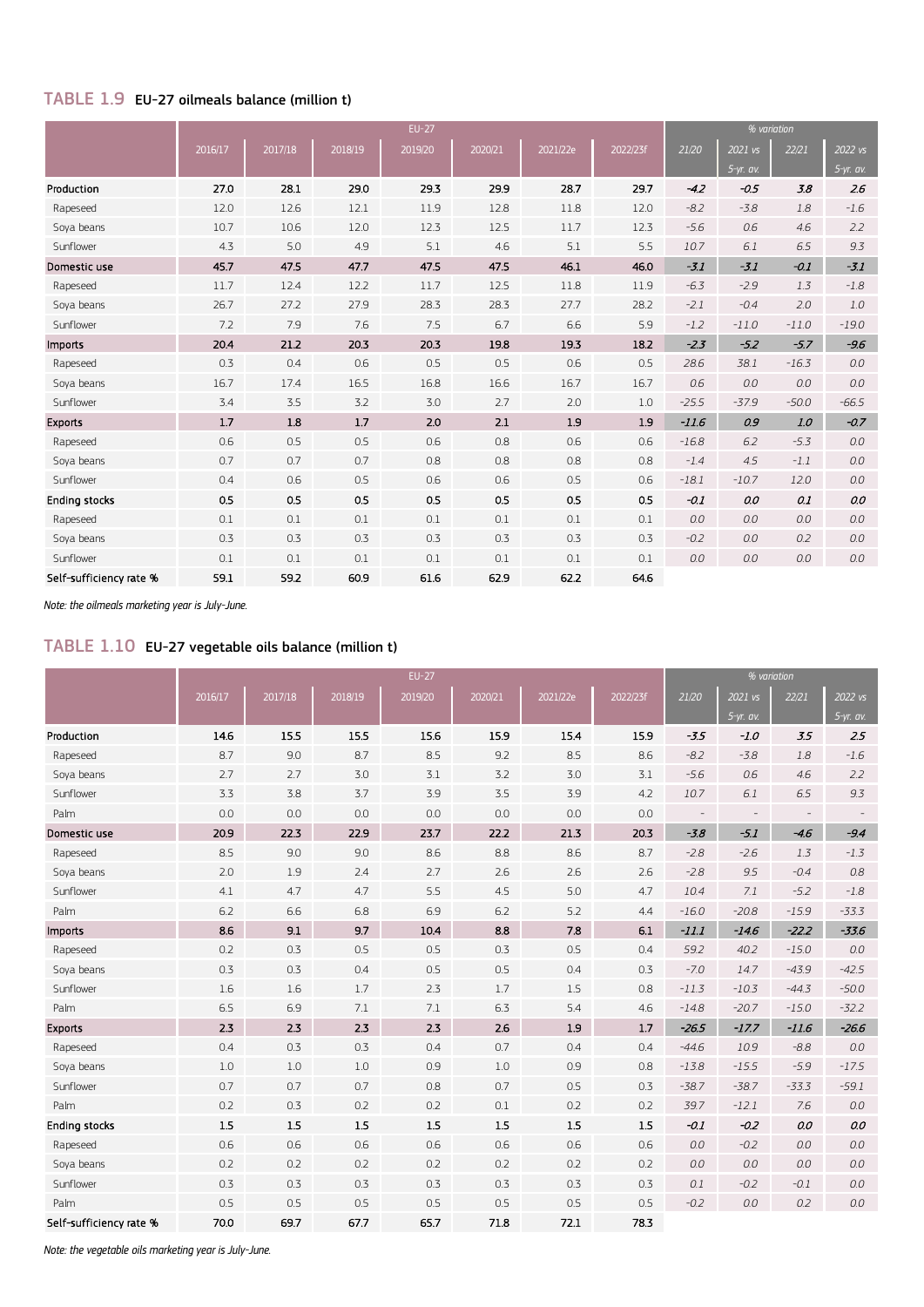# TABLE 1.11 EU-27 protein crops balance (million t)

|                         |             |         |         | $EU-27$     |                |                     |          |         | % variation |         |             |
|-------------------------|-------------|---------|---------|-------------|----------------|---------------------|----------|---------|-------------|---------|-------------|
|                         | 2016/17     | 2017/18 | 2018/19 | 2019/20     | 2020/21        | 2021/22e            | 2022/23f | 21/20   | 2021 vs     | 22/21   | 2022 vs     |
|                         |             |         |         |             |                |                     |          |         | $5-yr.$ av. |         | $5-yr.$ av. |
| Production              | 4616        | 5 1 8 5 | 4075    | 3966        | 4 4 4 5        | 4550                | 5 2 1 1  | 2.4     | 3.9         | 14.5    | 19.6        |
| Field peas              | 2 1 2 4     | 2 6 0 6 | 1895    | 2012        | 1988           | 2 1 3 1             | 2 4 6 9  | 7.2     | 4.4         | 15.9    | 20.8        |
| Broad beans             | 1 2 7 2     | 1 3 8 3 | 997     | 1033        | 1 2 5 8        | 1 2 2 2             | 1 5 1 6  | $-2.8$  | 2.9         | 24.1    | 29.5        |
| Lentils                 | 75          | 88      | 114     | 110         | 116            | 132                 | 113      | 13.6    | 26.4        | $-13.9$ | 0.0         |
| Lupins                  | 296         | 264     | 186     | 215         | 346            | 351                 | 374      | 1.3     | 35.9        | 6.7     | 36.2        |
| Chickpeas               | 98          | 172     | 205     | 173         | 137            | 181                 | 175      | 31.8    | 12.7        | $-3.2$  | 0.0         |
| other dry pulses        | 751         | 672     | 678     | 423         | 600            | 533                 | 563      | $-11.1$ | $-17.9$     | 5.5     | $-6.5$      |
| Domestic use            | 4553        | 5 5 8 4 | 5 1 4 4 | 4841        | 5425           | 5 5 9 0             | 6152     | 3.0     | 8.8         | 10.0    | 14.3        |
| Field peas              | 1542        | 2 3 5 5 | 2 3 3 9 | 2 1 7 0     | 2 3 3 4        | 2 4 8 4             | 2 7 6 0  | 6.4     | 8.9         | 11.1    | 17.8        |
| <b>Broad beans</b>      | 1036        | 1 1 9 4 | 743     | 885         | 1011           | 1 0 6 6             | 1 3 1 0  | 5.4     | 9.0         | 22.9    | 32.7        |
| Lentils                 | 286         | 292     | 304     | 329         | 327            | 324                 | 316      | $-0.8$  | 5.4         | $-2.7$  | $-0.9$      |
| Lupins                  | 444         | 465     | 408     | 383         | 530            | 535                 | 564      | 1.0     | 22.0        | 5.4     | 20.6        |
| Chickpeas               | 197         | 266     | 334     | 300         | 247            | 287                 | 288      | 16.0    | 5.8         | 0.4     | 1.3         |
| other dry pulses        | 1048        | 1012    | 1016    | 774         | 977            | 895                 | 915      | $-8.4$  | $-10.6$     | 2.2     | $-4.8$      |
| <b>Imports</b>          | 983         | 1426    | 1680    | 1 4 2 5     | 1581           | 1514                | 1516     | $-4.3$  | 2.5         | 0.1     | 0.6         |
| Field peas              | 141         | 417     | 666     | 385         | 574            | 558                 | 516      | $-2.8$  | 21.5        | $-7.4$  | 0.0         |
| Broad beans             | 36          | 109     | 78      | 114         | 82             | 73                  | 90       | $-11.2$ | $-18.8$     | 23.2    | 0.0         |
| Lentils                 | 217         | 209     | 196     | 227         | 218            | 198                 | 208      | $-9.0$  | $-7.7$      | 5.2     | 0.0         |
| Lupins                  | 148         | 202     | 222     | 169         | 184            | 185                 | 190      | 0.5     | $-0.1$      | 2.9     | 0.0         |
| Chickpeas               | 113         | 126     | 153     | 154         | 126            | 113                 | 135      | $-10.1$ | $-16.1$     | 19.2    | 0.0         |
| other dry pulses        | 328         | 362     | 366     | 376         | 398            | 387                 | 376      | $-2.7$  | 5.3         | $-2.8$  | 0.0         |
| <b>Exports</b>          | 1047        | 1026    | 611     | 550         | 601            | 473                 | 575      | $-21.3$ | $-36.6$     | 21.4    | $-2.1$      |
| Field peas              | 723         | 668     | 222     | 227         | 228            | 205                 | 225      | $-10.0$ | $-45.3$     | 10.1    | 0.0         |
| Broad beans             | 271         | 298     | 332     | 262         | 329            | 229                 | 296      | $-30.3$ | $-23.4$     | 29.1    | 0.0         |
| Lentils                 | 6           | 6       | 5       | 8           | $\overline{7}$ | 6                   | 6        | $-20.7$ | $-12.5$     | 10.0    | 0.0         |
| Lupins                  | $\mathsf O$ | $\circ$ | $\circ$ | $\mathbb O$ | $\mathbb O$    | $\mathsf{O}\xspace$ | 0        | $-18.5$ | $-28.5$     | 16.1    | 0.0         |
| Chickpeas               | 14          | 33      | 24      | 28          | 16             | 8                   | 23       | $-51.7$ | $-65.3$     | 188.4   | 0.0         |
| other dry pulses        | 32          | 22      | 28      | 25          | 21             | 26                  | 24       | 20.9    | 3.2         | $-5.7$  | 0.0         |
| Self-sufficiency rate % | 101.4       | 92.8    | 79.2    | 81.9        | 81.9           | 81.4                | 84.7     |         |             |         |             |

*Note: the protein crops marketing year is July-June.*

# SUGAR

## TABLE 1.12 White sugar balance in the EU (million t white sugar equivalent)

|                                        | 2015/16 | 2016/17 | 2017/18 | 2018/19 | 2019/20 | 2020/21 | 2021/22f | 19/20 vs | 19/20 vs    | $21/22$ vs | $21/22$ vs               |
|----------------------------------------|---------|---------|---------|---------|---------|---------|----------|----------|-------------|------------|--------------------------|
|                                        |         |         |         |         |         |         |          | 18/19    | $5-yr.$ av. | 20/21      | $5-yr.$ av.              |
| Beginning stocks                       | 4.0     | 1.9     | 2.2     | 2.4     | 1.8     | 2.2     | 1.2      | $-24.5$  | $-23.5$     | $-45.5$    | $\overline{\phantom{a}}$ |
| White sugar production                 | 14.9    | 16.8    | 21.3    | 17.6    | 17.5    | 14.5    | 16.6     | $-1.0$   | $-3.0$      | 14.5       |                          |
| Imports                                | 2.9     | 2.5     | 1.3     | 1.9     | 1.8     | 1.3     | 1.5      | $-3.6$   | $-23.3$     | 15.4       |                          |
| Availability                           | 21.9    | 21.2    | 24.8    | 22.0    | 21.1    | 18.0    | 19.3     | $-3.8$   | $-7.6$      | 7.2        | r.                       |
| Domestic use white sugar               | 18.6    | 17.7    | 19.0    | 18.5    | 18.0    | 15.9    | 16.5     | $-3.0$   | $-3.9$      | 3.8        |                          |
| - Human                                | 16.6    | 16.2    | 17.2    | 17.0    | 16.4    | 14.6    | 15.0     | $-3.4$   | $-2.6$      | 2.7        |                          |
| o.w. net exports in processed products | 0.9     | 1.0     | 1.0     | 1.1     | 1.0     | 1.8     | 1.7      | $-9.6$   | 8.0         | $-5.6$     |                          |
| - Industrial                           | 1.9     | 1.5     | 1.8     | 1.6     | 1.6     | 1.4     | 1.5      | 1.6      | $-9.9$      | 7.1        |                          |
| o.w. bioethanol                        | 1.1     | 0.8     | 0.9     | 0.8     | 0.8     | 0.6     | 0.7      | 3.3      | $-17.6$     | 16.7       |                          |
| Exports                                | 1.4     | 1.3     | 3.4     | 1.6     | 0.8     | 0.9     | 1.0      | $-50.6$  | $-45.1$     | 11.1       |                          |
| Total use                              | 19.9    | 19.1    | 22.3    | 20.1    | 18.8    | 16.8    | 17.5     | $-6.8$   | $-7.6$      | 4.2        |                          |
| <b>Ending stocks</b>                   | 1.9     | 2.2     | 2.4     | 1.8     | 2.4     | 1.2     | 1.9      | 29.0     | 8.5         | 58.3       |                          |
| Change in stocks                       | $-1.0$  | $-0.3$  | 1.1     | $-0.1$  | 0.5     | $-0.9$  | 0.6      |          |             |            |                          |
| Self-sufficiency rate %                | 80      | 95      | 112     | 95      | 97      | 91      | 101      |          |             |            |                          |

*Note: the sugar marketing year is October-September.*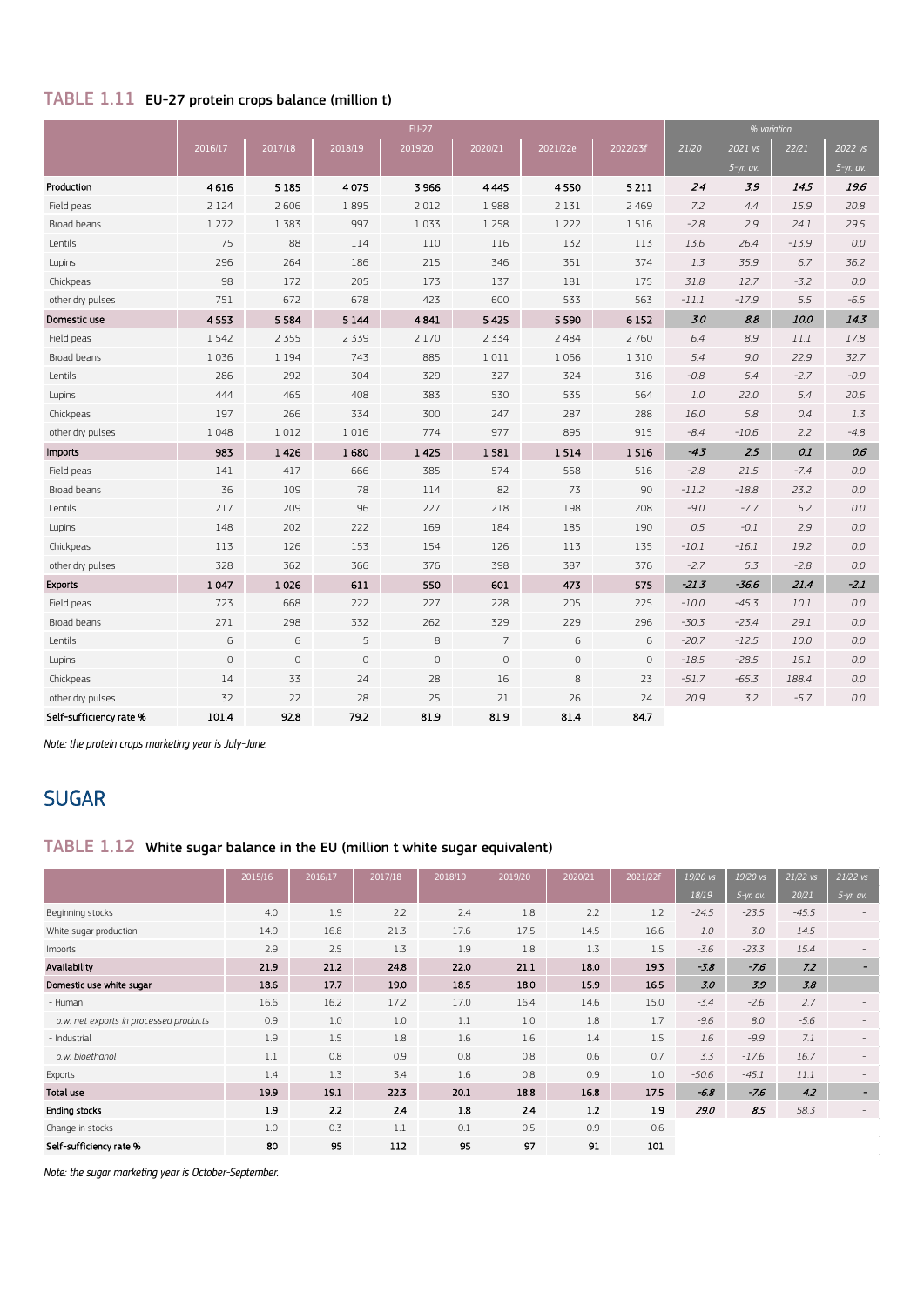# SPECIALISED CROPS

# OLIVE OIL

#### TABLE 2.1 EU-27 olive oil balance (1 000 t)

|                         |         |         | <b>EU-27</b> |         | % variation |          |            |             |            |             |
|-------------------------|---------|---------|--------------|---------|-------------|----------|------------|-------------|------------|-------------|
|                         | 2016/17 | 2017/18 | 2018/19      | 2019/20 | 2020/21     | 2021/22f | $20/21$ vs | 20/21 vs    | $21/22$ vs | $21/22$ vs  |
|                         |         |         |              |         |             |          | 19/20      | $5-yr.$ av. | 20/21      | $5-yr.$ av. |
| Production              | 1742    | 2 1 8 8 | 2 2 6 4      | 1920    | 2051        | 2 2 5 5  | 6.8        | $-1.7$      | 10.0       | 10.9        |
| Consumption             | 1 3 2 9 | 1538    | 1 4 4 9      | 1457    | 1477        | 1585     | 1.3        | 0.5         | 7.3        | 9.3         |
| Imports                 | 92      | 182     | 147          | 253     | 168         | 200      | $-33.6$    | 8.3         | 19.3       | 18.8        |
| <b>Exports</b>          | 616     | 624     | 709          | 821     | 804         | 780      | $-2.1$     | 18.2        | $-3.0$     | 9.1         |
| Ending stocks           | 322     | 531     | 783          | 677     | 616         | 706      | $-9.1$     | <i>12.0</i> | 14.7       | 20.5        |
| Self-sufficiency rate % | 131     | 142     | 156          | 132     | 139         | 142      |            |             |            |             |

*Note: the olive oil marketing year is October-September.*

# WINE

## TABLE 2.2 EU-27 wine market balance (1 000 t)

|                            |         |         | $EU-27$ |         | % variation |          |            |           |          |             |
|----------------------------|---------|---------|---------|---------|-------------|----------|------------|-----------|----------|-------------|
|                            | 2016/17 | 2017/18 | 2018/19 | 2019/20 | 2020/21     | 2021/22f | $20/21$ vs | 20/21 vs  | 21/22 vs | 21/22 vs    |
|                            |         |         |         |         |             |          | 19/20      | 5-yr. av. | 20/21    | $5-yr.$ av. |
| Area (million ha)          | 3.2     | 3.2     | 3.2     | 3.2     | 3.2         | 3.2      | $-0.8$     | $-0.3$    | $-0.3$   | $-0.6$      |
| Yield (t/ha)               | 48.8    | 41.7    | 54.3    | 44.7    | 49.2        | 48.0     | 10.0       | 3.8       | $-2.4$   | 0.9         |
| Vinified production        | 155 915 | 133 761 | 174 433 | 144 033 | 157 177     | 152 924  | 9.1        | 3.7       | $-2.7$   | 0.4         |
| Domestic use               | 124 922 | 128 257 | 129 267 | 124 696 | 129 716     | 132 924  | 4.0        | 1.8       | 2.5      | 4.3         |
| of which human consumption | 99 925  | 103 259 | 104 268 | 99 696  | 96 716      | 102 000  | $-3.0$     | $-5.6$    | 5.5      | 1.0         |
| of which other uses        | 24 997  | 24 998  | 24 999  | 25 000  | 33 000      | 25 000   | 32.0       | 32.0      | $-24.2$  | 0.0         |
| per capita consumption (l) | 22.4    | 23.2    | 23.3    | 22.3    | 21.6        | 22.7     | $-3.1$     | $-6.1$    | 5.4      | 0.5         |
| Imports                    | 8 2 9 3 | 8 2 9 9 | 7845    | 7679    | 7 4 8 6     | 7 400    | $-2.5$     | $-8.1$    | $-1.2$   | $-6.8$      |
| <b>Exports</b>             | 31 1 52 | 30 701  | 30 355  | 29 307  | 32 111      | 34 000   | 9.6        | 6.6       | 5.9      | 10.6        |
| <b>Ending stocks</b>       | 164 852 | 147 954 | 170 610 | 168 319 | 171 155     | 170 480  | 1.7        | 4.8       | $-0.4$   | 1.5         |
| Self-sufficiency rate %    | 125     | 104     | 135     | 116     | 121         | 115      |            |           |          |             |

*Note: the wine marketing year is August-July.*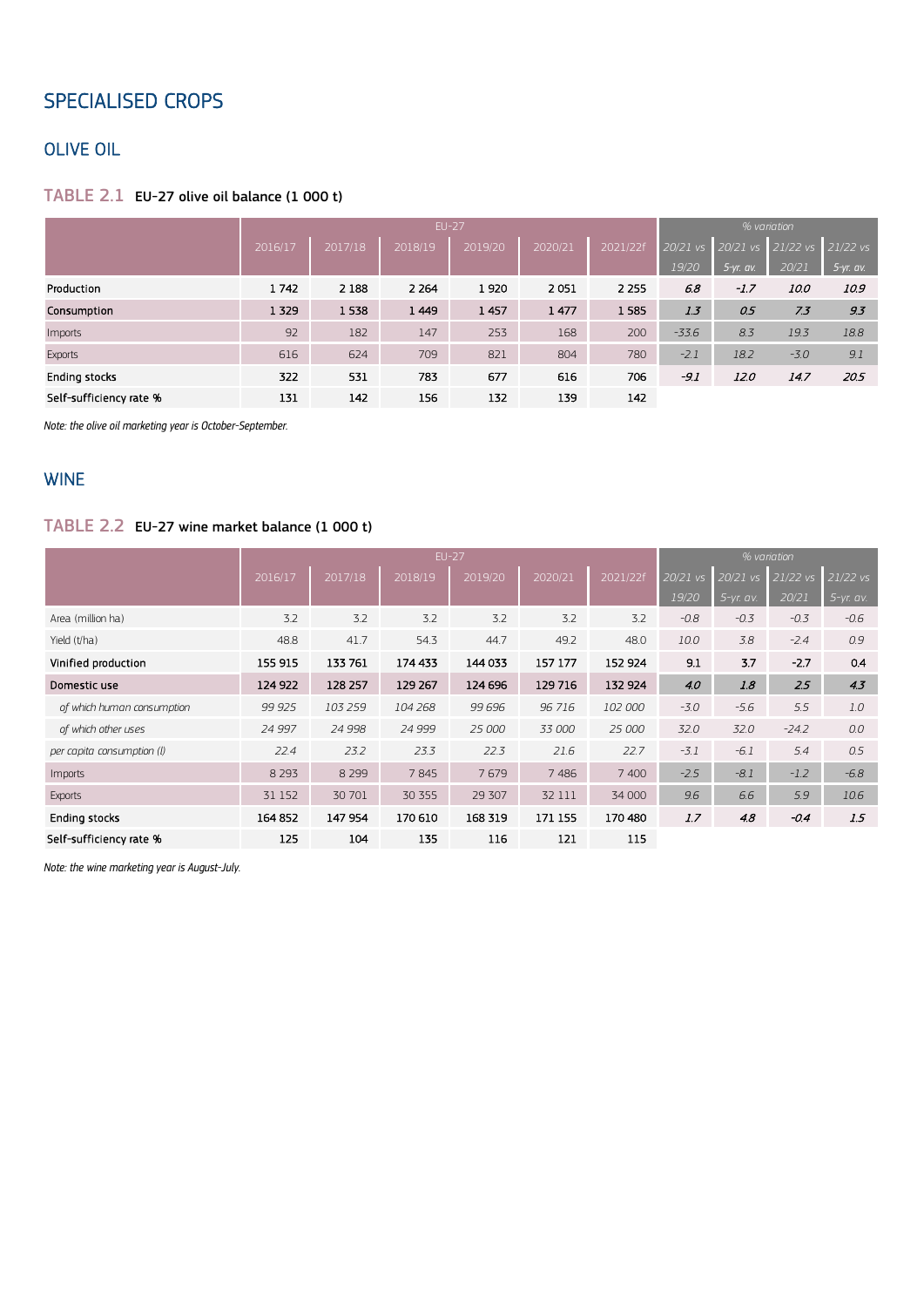## APPLES

# TABLE 2.3 EU-27 apple market balance (1 000 t)

|                                       | $EU-27$ |         |         |         |         |         |          |          | % variation |          |           |
|---------------------------------------|---------|---------|---------|---------|---------|---------|----------|----------|-------------|----------|-----------|
|                                       | 2015/16 | 2016/17 | 2017/18 | 2018/19 | 2019/20 | 2020/21 | 2021/22f | 20/21 vs | 20/21 vs    | 21/22 vs | 21/22 vs  |
|                                       |         |         |         |         |         |         |          | 19/20    | 5-yr. av.   | 20/21    | 5-yr. av. |
| Area (1000 ha)                        | 523     | 503     | 502     | 504     | 491     | 478     | 477      | $-2.6$   | $-4.9$      | $-0.4$   | $-4.4$    |
| Yield (t/ha)                          | 24      | 24      | 19      | 26      | 24      | 25      | 25       | 4.6      | 4.0         | 2.1      | 4.5       |
| Gross production                      | 12 308  | 12 112  | 9595    | 13 333  | 11585   | 11809   | 12015    | 1.9      | $-1.6$      | 1.7      | 1.5       |
| Losses and feed use                   | 751     | 730     | 637     | 710     | 658     | 657     | 661      | $-0.1$   | $-6.0$      | 0.6      | $-2.0$    |
| EU usable production                  | 11 557  | 11 382  | 8 9 5 7 | 12 624  | 10 928  | 11 152  | 11 353   | 2.1      | $-1.2$      | 1.8      | 1.8       |
| Production for fresh consumption      | 8039    | 7914    | 6004    | 6794    | 7 1 5 2 | 6405    | 6053     | $-10.4$  | $-12.1$     | $-5.5$   | $-10.8$   |
| Exports (fresh)                       | 1791    | 1690    | 916     | 1 3 9 8 | 1 1 6 2 | 1 1 0 1 | 950      | $-5.2$   | $-22.3$     | $-13.7$  | $-22.2$   |
| Imports (fresh)                       | 326     | 308     | 412     | 361     | 383     | 327     | 376      | $-14.6$  | $-8.4$      | 15.1     | 5.4       |
| Consumption (fresh)                   | 6540    | 6 4 67  | 5821    | 5 3 4 9 | 6 5 9 4 | 5 5 1 5 | 5 4 1 1  | $-16.4$  | $-12.1$     | $-1.9$   | $-8.8$    |
| per capita consumption (fresh/kg)     | 14.7    | 14.5    | 13.1    | 12.0    | 14.7    | 12.3    | 12.1     | $-16.4$  | $-12.7$     | $-2.0$   | $-9.3$    |
| Stocks fresh apples*                  | 404     | 469     | 149     | 556     | 335     | 451     | 520      | 34.6     | 12.0        | 15.2     | 24.2      |
| Change in fresh apple stocks          | 35      | 65      | $-320$  | 407     | $-221$  | 116     | 69       |          |             |          |           |
| Production for processed              | 3518    | 3 4 6 8 | 2953    | 5830    | 3776    | 4747    | 5 300    | 25.7     | 32.3        | 11.7     | 32.6      |
| Exports (processed)                   | 1077    | 1 2 0 3 | 995     | 1926    | 1 3 4 3 | 1015    | 1 3 5 0  | $-24.4$  | $-16.0$     | 33.1     | 13.8      |
| Imports (processed)                   | 1 1 0 4 | 1 0 2 2 | 1673    | 1 1 5 8 | 1 2 2 5 | 1 1 0 6 | 900      | $-9.8$   | $-4.9$      | $-18.6$  | $-22.6$   |
| Consumption (processed)               | 3 5 4 5 | 3 2 8 8 | 3632    | 5 0 62  | 3 6 5 8 | 4838    | 4850     | 32.2     | 34.0        | 0.2      | 20.0      |
| per capita consumption (processed/kg) | 8.0     | 7.4     | 8.1     | 11.3    | 8.2     | 10.8    | 10.8     | 32.1     | 33.3        | 0.1      | 19.6      |
| Self-sufficiency rate (processed) %   | 99      | 105     | 81      | 115     | 103     | 98      | 109      |          |             |          |           |
| Self-sufficiency rate (fresh) %       | 123     | 122     | 103     | 127     | 108     | 116     | 112      |          |             |          |           |

*\* stocks by the beginning of July.*

*Note: the apple marketing year is August-July.*

# **ORANGES**

# TABLE 2.4 EU-27 oranges market balance (1 000 t fresh equivalent)

|                                       |         |         | % variation |         |         |         |          |          |             |            |             |
|---------------------------------------|---------|---------|-------------|---------|---------|---------|----------|----------|-------------|------------|-------------|
|                                       | 2015/16 | 2016/17 | 2017/18     | 2018/19 | 2019/20 | 2020/21 | 2021/22f | 20/21 vs | 20/21 vs    | $21/22$ vs | 21/22 vs    |
|                                       |         |         |             |         |         |         |          | 19/20    | $5-yr.$ av. | 20/21      | $5-yr.$ av. |
| Area (million ha)                     | 286     | 279     | 272         | 274     | 272     | 275     | 273      | 1.2      | 0.1         | $-0.8$     | $-0.3$      |
| Yield (t/ha)                          | 21      | 23      | 23          | 24      | 22      | 23      | 24       | 3.4      | 2.5         | 5.1        | 6.5         |
| Production (total)                    | 5931    | 6325    | 6 2 0 6     | 6515    | 6 1 0 2 | 6387    | 6660     | 4.7      | 2.8         | 4.3        | 5.6         |
| Production (fresh)                    | 4645    | 4834    | 5052        | 5 2 0 6 | 5 2 5 4 | 5 3 8 1 | 5 3 6 0  | 2.4      | 7.0         | $-0.4$     | 3.7         |
| Consumption (fresh)                   | 5038    | 5 2 7 6 | 5 5 18      | 5 5 9 3 | 5797    | 5829    | 5770     | 0.5      | 6.7         | $-1.0$     | 2.4         |
| per capita consumption (fresh/kg)     | 11.3    | 11.9    | 12.4        | 12.5    | 13.0    | 13.0    | 12.9     | 0.4      | 6.2         | $-1.1$     | 2.0         |
| Imports (fresh)                       | 837     | 861     | 909         | 881     | 960     | 858     | 860      | $-10.7$  | $-2.9$      | 0.2        | $-2.7$      |
| Exports (fresh)                       | 445     | 419     | 443         | 494     | 417     | 410     | 450      | $-1.7$   | $-5.8$      | 9.7        | 5.5         |
| Production (for processed)            | 1 2 8 6 | 1491    | 1 1 5 4     | 1 309   | 848     | 1006    | 1 300    | 18.6     | $-19.5$     | 29.2       | 12.4        |
| Consumption (processed)               | 5 1 9 5 | 4 3 8 0 | 3929        | 3918    | 3 3 7 2 | 3 3 9 9 | 3 4 5 0  | 0.8      | $-16.6$     | 1.5        | $-8.0$      |
| per capita consumption (processed/kg) | 11.7    | 9.8     | 8.8         | 8.8     | 7.5     | 7.6     | 7.7      | 0.7      | $-17.0$     | 1.4        | $-8.3$      |
| Imports (processed)                   | 5 3 7 4 | 4 4 3 2 | 4 3 8 9     | 4 1 8 9 | 4 1 8 6 | 3 5 3 7 | 3 300    | $-15.5$  | $-18.5$     | $-6.7$     | $-22.4$     |
| Exports (processed)                   | 1 4 6 5 | 1 5 4 3 | 1614        | 1580    | 1663    | 1 1 4 3 | 1 1 5 0  | $-31.2$  | $-27.6$     | 0.6        | $-27.2$     |
| Self-sufficiency rate (processed) %   | 25      | 34      | 29          | 33      | 25      | 30      | 38       |          |             |            |             |
| Self-sufficiency rate (fresh) %       | 92      | 92      | 92          | 93      | 91      | 92      | 93       |          |             |            |             |

*Note: the oranges marketing year is October-September.*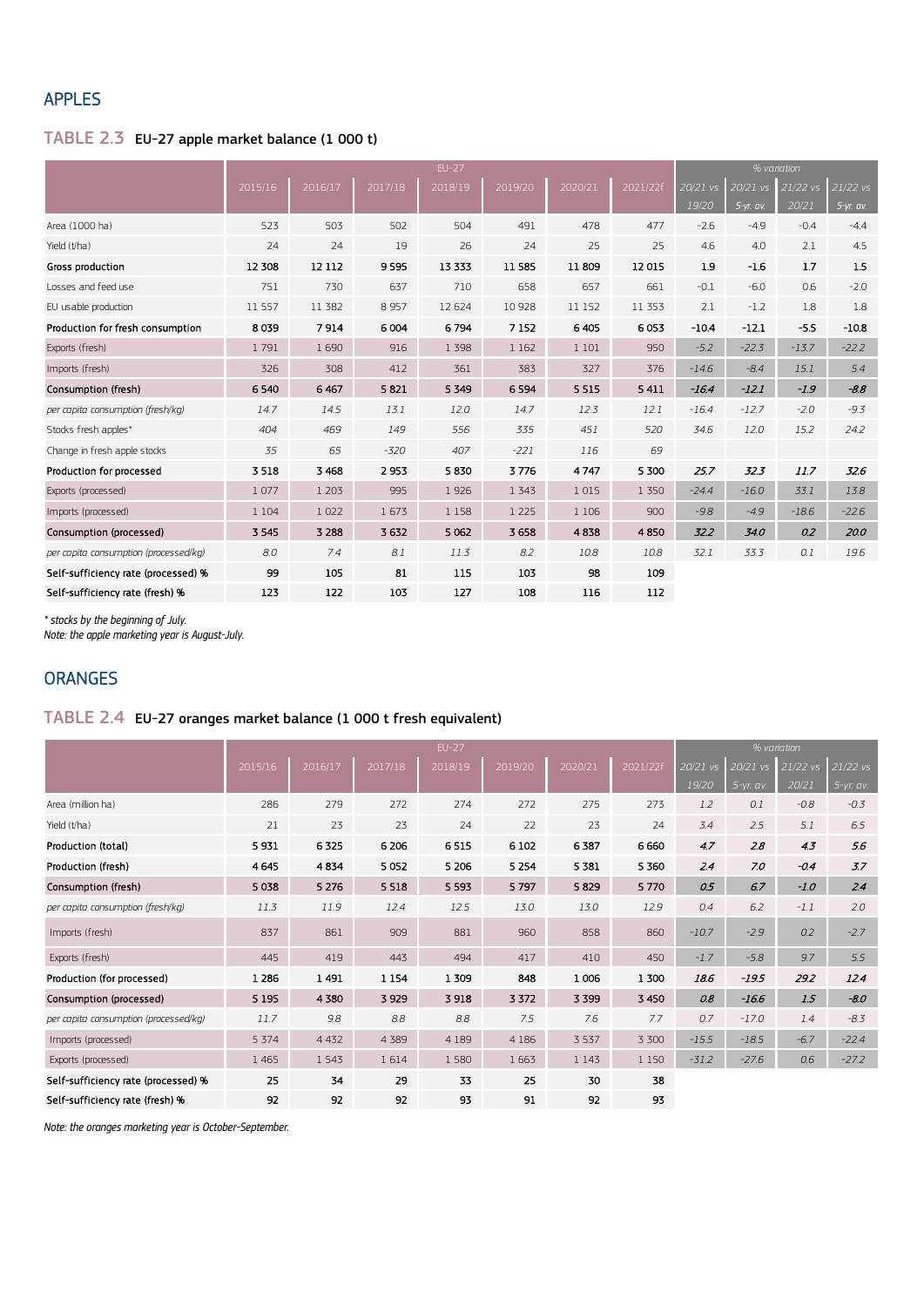## PEACHES AND NECTARINES

## TABLE 2.5 EU-27 peaches and nectarines market balance (1 000 t)

|                                       | $EU-27$ |         |         |                |         |         |         |           | % variation |             |
|---------------------------------------|---------|---------|---------|----------------|---------|---------|---------|-----------|-------------|-------------|
|                                       | 2016    | 2017    | 2018    | 2019           | 2020    | 2021    | 20/19   | 2020 vs   | 21/20       | 2021 vs     |
|                                       |         |         |         |                |         |         |         | 5-yr. av. |             | $5-yr.$ av. |
| Area (1000 ha)                        | 225     | 222     | 215     | 207            | 195     | 195     | $-5.6$  | $-11.4$   | $-0.2$      | $-9.2$      |
| Yield (t/ha)                          | 15      | 16      | 14      | 16             | 14      | 15      | $-10.9$ | $-6.5$    | 3.3         | $-1.9$      |
| Production (total)                    | 3 9 8 6 | 4 3 6 2 | 3838    | 4049           | 3 4 8 3 | 3 3 5 8 | $-14.0$ | $-14.5$   | $-3.6$      | $-15.2$     |
| Production (fresh)                    | 3 3 1 2 | 3622    | 3 1 1 5 | 3 3 3 1        | 2801    | 2888    | $-15.9$ | $-16.9$   | 3.1         | $-11.2$     |
| of which IT, EL, ES and FR            | 3 1 7 9 | 3 4 9 1 | 2 9 9 1 | 3 2 0 5        | 2726    | 2 7 9 0 | $-14.9$ | $-15.7$   | 2.4         | $-10.7$     |
| Consumption (fresh)                   | 3 0 24  | 3 2 9 7 | 2916    | 3 0 9 5        | 2 6 6 0 | 2794    | $-14.1$ | $-13.5$   | 5.1         | $-7.2$      |
| per capita consumption (fresh/kg)     | 6.8     | 7.4     | 6.5     | 6.9            | 5.9     | 6.2     | $-14.2$ | $-14.0$   | 4.9         | $-7.6$      |
| Imports (fresh)                       | 24      | 19      | 27      | 24             | 39      | 43      | 61.3    | 66.1      | 10.3        | 70.9        |
| Exports (fresh)                       | 312     | 344     | 227     | 259            | 180     | 137     | $-30.5$ | $-40.9$   | $-23.9$     | $-48.4$     |
| Area (1000ha)                         | 196     | 193     | 186     | 178            | 167     | 169     | $-6.3$  | $-13.0$   | 1.6         | $-8.7$      |
| Yield (t/ha)                          | 17      | 19      | 17      | 19             | 17      | 17      | $-10.2$ | $-4.6$    | 1.5         | $-2.4$      |
| Production (for processed)            | 675     | 740     | 722     | 718            | 681     | 469     | $-5.1$  | $-5.0$    | $-31.1$     | $-33.6$     |
| of which EL and ES                    | 583     | 643     | 638     | 629            | 600     | 390     | $-4.6$  | $-4.4$    | $-34.9$     | $-37.3$     |
| Consumption (processed)               | 525     | 601     | 578     | 562            | 498     | 313     | $-11.5$ | $-12.0$   | $-37.2$     | $-43.7$     |
| per capita consumption (processed/kg) | 1.2     | 1.3     | 1.3     | 1.3            | 1.1     | .7      | $-11.6$ | $-12.3$   | $-37.2$     | $-43.9$     |
| Imports (processed) $1$               | 10      | 11      | 8       | $\overline{7}$ | 6       | 9       | $-5.8$  | $-31.4$   | 38.5        | 3.6         |
| Exports (processed) <sup>1</sup>      | 160     | 150     | 153     | 163            | 190     | 165     | 17.0    | 20.0      | $-13.0$     | 4.4         |
| Area (1000ha)                         | 29      | 29      | 29      | 29             | 29      | 26      | $-1.3$  | $-0.4$    | $-10.7$     | $-11.1$     |
| Yield (t/ha)                          | 24      | 26      | 25      | 25             | 24      | 18      | $-3.8$  | $-5.0$    | $-22.9$     | $-24.7$     |
| Self-sufficiency rate (processed) %   | 129     | 123     | 125     | 128            | 137     | 150     |         |           |             |             |
| Self-sufficiency rate (fresh) %       | 110     | 110     | 107     | 108            | 105     | 103     |         |           |             |             |

*1 Note: figures are in calendar year.* *canned and dried peaches in fresh equivalent. Correction 07/04/22: self-sufficiency rate for processed and fresh*

#### **TOMATOES**

#### TABLE 2.6 EU-27 tomatoes market balance (1 000 t fresh equivalent)

|                                       |         |         | $EU-27$ |         | % variation |         |        |             |         |             |
|---------------------------------------|---------|---------|---------|---------|-------------|---------|--------|-------------|---------|-------------|
|                                       | 2016    | 2017    | 2018    | 2019    | 2020        | 2021    | 20/19  | 2020 vs     | 21/20   | 2021 vs     |
|                                       |         |         |         |         |             |         |        | $5-yr.$ av. |         | $5-yr.$ av. |
| Production (total)                    | 17791   | 17861   | 16 244  | 16805   | 16 327      | 17508   | $-2.8$ | $-6.5$      | 7.2     | 3.1         |
| Production (fresh)                    | 7050    | 6756    | 6752    | 6462    | 6333        | 6 2 18  | $-2.0$ | $-5.7$      | $-1.8$  | $-6.6$      |
| Consumption (fresh)                   | 7 0 0 9 | 6791    | 6846    | 6584    | 6512        | 6555    | $-1.1$ | $-3.4$      | 0.7     | $-2.7$      |
| per capita consumption (fresh/kg)     | 15.7    | 15.2    | 15.3    | 14.7    | 14.5        | 14.6    | $-1.2$ | $-3.7$      | 0.6     | $-3.1$      |
| Imports (fresh)                       | 481     | 528     | 576     | 583     | 621         | 705     | 6.4    | 17.5        | 13.6    | 25.4        |
| Exports (fresh)                       | 522     | 492     | 482     | 461     | 442         | 368     | $-4.2$ | $-11.5$     | $-16.7$ | $-23.1$     |
| Production (processed)                | 10740   | 11 105  | 9492    | 10 343  | 9994        | 11 291  | $-3.4$ | $-6.9$      | 13.0    | 9.0         |
| of which ES, IT, PT                   | 9728    | 10 104  | 8648    | 9411    | 9078        | 10 300  | $-3.5$ | $-6.8$      | 13.5    | 9.5         |
| other EU countries                    | 1012    | 1 0 0 1 | 844     | 932     | 916         | 991     | $-1.7$ | $-6.7$      | 8.1     | 4.3         |
| Consumption (processed)               | 9395    | 9 1 0 2 | 7 1 8 2 | 7846    | 7648        | 9924    | $-2.5$ | $-12.9$     | 29.8    | 21.0        |
| per capita consumption (processed/kg) | 21.1    | 20.4    | 16.1    | 17.5    | 17.1        | 22.1    | $-2.6$ | $-13.3$     | 29.6    | 20.7        |
| Imports (processed) $1$               | 2739    | 2 1 6 6 | 2 0 8 2 | 2 1 3 0 | 2 3 7 1     | 3 0 6 4 | 11.3   | 6.8         | 29.2    | 37.9        |
| Exports (processed) $1$               | 4 0 8 5 | 4 1 6 9 | 4 3 9 2 | 4627    | 4717        | 4 4 3 1 | 2.0    | 11.9        | $-6.1$  | 0.8         |
| Self-sufficiency rate (processed) %   | 114     | 122     | 132     | 132     | 131         | 114     |        |             |         |             |
| Self-sufficiency rate (fresh) %       | 101     | 99      | 99      | 98      | 97          | 95      |        |             |         |             |

*1 in fresh equivalent. Note: figures are in calendar year. \* consumption also includes stock variation. Correction 07/04/22: self-sufficiency rate for processed and fresh*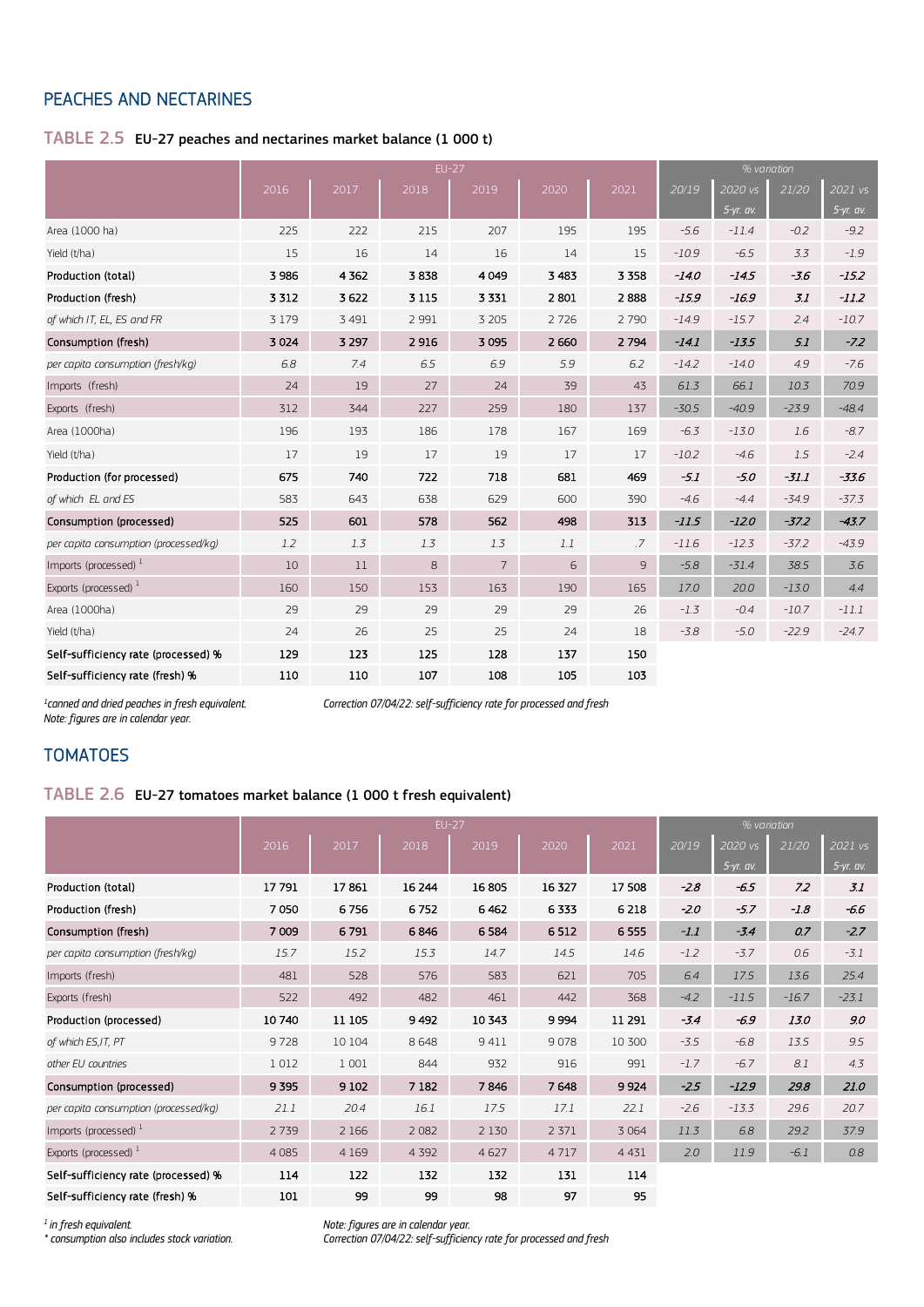# **DAIRY**

#### TABLE 3.1 EU-27 milk supply and utilisation

|                                         |       |       |       | $EU-27$ |       | % variation |        |        |        |        |        |
|-----------------------------------------|-------|-------|-------|---------|-------|-------------|--------|--------|--------|--------|--------|
|                                         | 2017  | 2018  | 2019  | 2020    | 2021e | 2022f       | 18/17  | 19/18  | 20/19  | 21/20  | 22/21  |
| Dairy cows (million heads) <sup>1</sup> | 21.2  | 20.8  | 20.5  | 20.3    | 20.0  | 19.8        | $-1.8$ | $-1.2$ | $-1.1$ | $-1.5$ | $-1.0$ |
| Milk yield (kg/dairy cow) <sup>2</sup>  | 6975  | 7160  | 7306  | 7474    | 7562  | 7635        | 2.7    | 2.0    | 2.3    | 1.2    | 1.0    |
| Milk production (million t)             | 149.9 | 151.3 | 152.6 | 154.4   | 153.9 | 153.9       | 0.9    | 0.9    | 1.2    | $-0.3$ | 0.0    |
| Feed use (million t)                    | 3.3   | 3.2   | 3.3   | 3.3     | 3.4   | 3.4         | $-0.9$ | 3.7    | $-1.3$ | 2.8    | 0.4    |
| On farm use and direct sales (mio t)    | 5.8   | 5.8   | 6.2   | 5.7     | 5.7   | 5.7         | 0.2    | 7.3    | $-8.6$ | $-0.4$ | 0.0    |
| Delivered to dairies (million t)        | 140.9 | 142.3 | 1430  | 145.5   | 1449  | 144.9       | 1.0    | 0.5    | 1.7    | $-0.4$ | 0.0    |
| Delivery ratio (%) <sup>3</sup>         | 94.0  | 94.0  | 93.7  | 94.2    | 94.1  | 94.1        | 0.1    | $-0.3$ | 0.5    | $-0.1$ | 0.0    |
| Fat content of milk (%)                 | 4.0   | 4.0   | 4.1   | 4.1     | 4.1   | 4.1         | $-0.5$ | 1.0    | 0.5    | 0.2    | 0.0    |
| Protein content of milk (%)             | 3.5   | 3.5   | 3.5   | 3.5     | 3.5   | 3.5         | 0.0    | 0.2    | $-0.8$ | 0.0    | 0.0    |

*<sup>1</sup> Dairy cow numbers refer to the end of the year (historical figures from the December cattle survey).*

*2 Milk yield is dairy cow production per dairy cows (dairy cows represent 99.7% of EU total production).*

*<sup>3</sup> Delivery ratio is milk delivered to dairies per total production.*

#### TABLE 3.2 EU-27 fresh dairy products market balance (1 000 t)

|                                            |         |         | $EU-27$ |          | % variation |         |             |        |        |         |        |
|--------------------------------------------|---------|---------|---------|----------|-------------|---------|-------------|--------|--------|---------|--------|
|                                            | 2017    | 2018    | 2019    | 2020     | 2021e       | 2022f   | 18/17       | 19/18  | 20/19  | 21/20   | 22/21  |
| Production                                 | 38 3 66 | 38 069  | 38 271  | 38 603   | 38 554      | 38 506  | $-0.8$      | 0.5    | 0.9    | $-0.1$  | $-0.1$ |
| of which Drinking Milk                     | 23 7 89 | 23 3 64 | 23 4 24 | 23 8 9 0 | 23 771      | 23 652  | $-1.8$      | 0.3    | 2.0    | $-0.5$  | $-0.5$ |
| of which Cream                             | 2 4 7 8 | 2 4 2 1 | 2 4 7 3 | 2 4 5 1  | 2 5 0 0     | 2 5 2 5 | $-2.3$      | 2.2    | $-0.9$ | 2.0     | 1.0    |
| of which Acidified Milk                    | 7873    | 7913    | 7731    | 7781     | 7 5 8 6     | 7 5 8 6 | 0.5         | $-2.3$ | 0.6    | $-2.5$  | 0.0    |
| of which other Fresh Products <sup>2</sup> | 4 2 2 6 | 4 3 7 1 | 4643    | 4 4 8 1  | 4696        | 4743    | 3.4         | 6.2    | $-3.5$ | 4.8     | 1.0    |
| <b>Imports</b>                             | 804     | 885     | 825     | 753      | 624         | 624     | <i>10.1</i> | $-6.8$ | $-8.7$ | $-17.1$ | 0.0    |
| <b>Exports</b>                             | 1448    | 1434    | 1649    | 1781     | 1965        | 2063    | $-1.0$      | 15.0   | 8.0    | 10.3    | 5.0    |
| Domestic use <sup>1</sup>                  | 37 722  | 37 521  | 37 447  | 37 57 6  | 37 213      | 37 068  | $-0.5$      | $-0.2$ | 0.3    | $-1.0$  | $-0.4$ |
| per capita consumption (kg)                | 85.0    | 84.5    | 84.2    | 84.4     | 83.6        | 83.3    | $-0.7$      | $-0.3$ | 0.3    | $-1.0$  | $-0.4$ |
| Self-sufficiency rate (%)                  | 102     | 101     | 102     | 103      | 104         | 104     |             |        |        |         |        |

*<sup>1</sup> Domestic use includes stock changes.*

*<sup>2</sup> Includes buttermilk, drinks with milk base and other fresh commodities.*

Notes: The figures on imports and exports are referring to total trade, i.e. including inward processing. The figures on production were updated with the update of Eurostat database on 14th *September.*

#### TABLE 3.3 EU-27 cheese market balance (1 000 t)

|                               |         |         |         |         | % variation |             |       |        |        |         |       |
|-------------------------------|---------|---------|---------|---------|-------------|-------------|-------|--------|--------|---------|-------|
|                               | 2017    | 2018    | 2019    | 2020    | 2021e       | 2022f       | 18/17 | 19/18  | 20/19  | 21/20   | 22/21 |
| Production (in dairies)       | 9797    | 9878    | 10 157  | 10 299  | 10458       | 10513       | 0.8   | 2.8    | 1.4    | 1.5     | 0.5   |
| of which from pure cow's milk | 8910    | 8953    | 9 2 7 1 | 9389    | 9538        | 9586        | 0.5   | 3.5    | 1.3    | 1.6     | 0.5   |
| 2016                          | 887     | 925     | 886     | 910     | 920         | 928         | 4.3   | $-4.3$ | 2.7    | 1.1     | 0.8   |
| Processed cheese impact       | 367     | 391     | 394     | 382     | 383         | 385         | 6.5   | 0.7    | $-3.1$ | 0.4     | 0.4   |
| Total production              | 10 165  | 10 270  | 10551   | 10 680  | 10841       | 10898       | 1.0   | 2.7    | 1.2    | 1.5     | 0.5   |
| Imports <sup>3</sup>          | 191     | 197     | 212     | 223     | 196         | 196         | 3.1   | 7.7    | 5.1    | $-11.9$ | 0.0   |
| <b>Exports</b>                | 1 2 7 5 | 1 2 7 9 | 1348    | 1 4 0 2 | 1 3 8 5     | 1413        | 0.3   | 5.4    | 4.0    | $-1.2$  | 2.0   |
| Domestic use                  | 9081    | 9188    | 9415    | 9487    | 9667        | 9682        | 1.2   | 2.5    | 0.8    | 1.9     | 0.2   |
| Stocks change                 | 0       | 0       | $\circ$ | 15      | $-15$       | $\mathbf 0$ |       |        |        |         |       |
| Processing use                | 306     | 328     | 331     | 319     | 321         | 322         | 7.1   | 0.9    | $-3.6$ | 0.5     | 0.5   |
| Human consumption             | 8775    | 8860    | 9084    | 9168    | 9 3 4 7     | 9360        | 1.0   | 2.5    | 0.9    | 2.0     | 0.1   |
| per capita consumption (kg)   | 19.8    | 19.9    | 20.4    | 20.6    | 21.         | 21.         | 0.8   | 2.4    | 0.9    | 1.9     | 0.2   |
| Self-sufficiency rate (%)     | 112     | 112     | 112     | 113     | 112         | 113         |       |        |        |         |       |

*<sup>1</sup> Other milk includes goat, ewe and buffalo milk.*

*<sup>2</sup> Processed cheese impact includes production and net exports of processed cheese.*

*<sup>3</sup> Imports and exports include processed cheese.*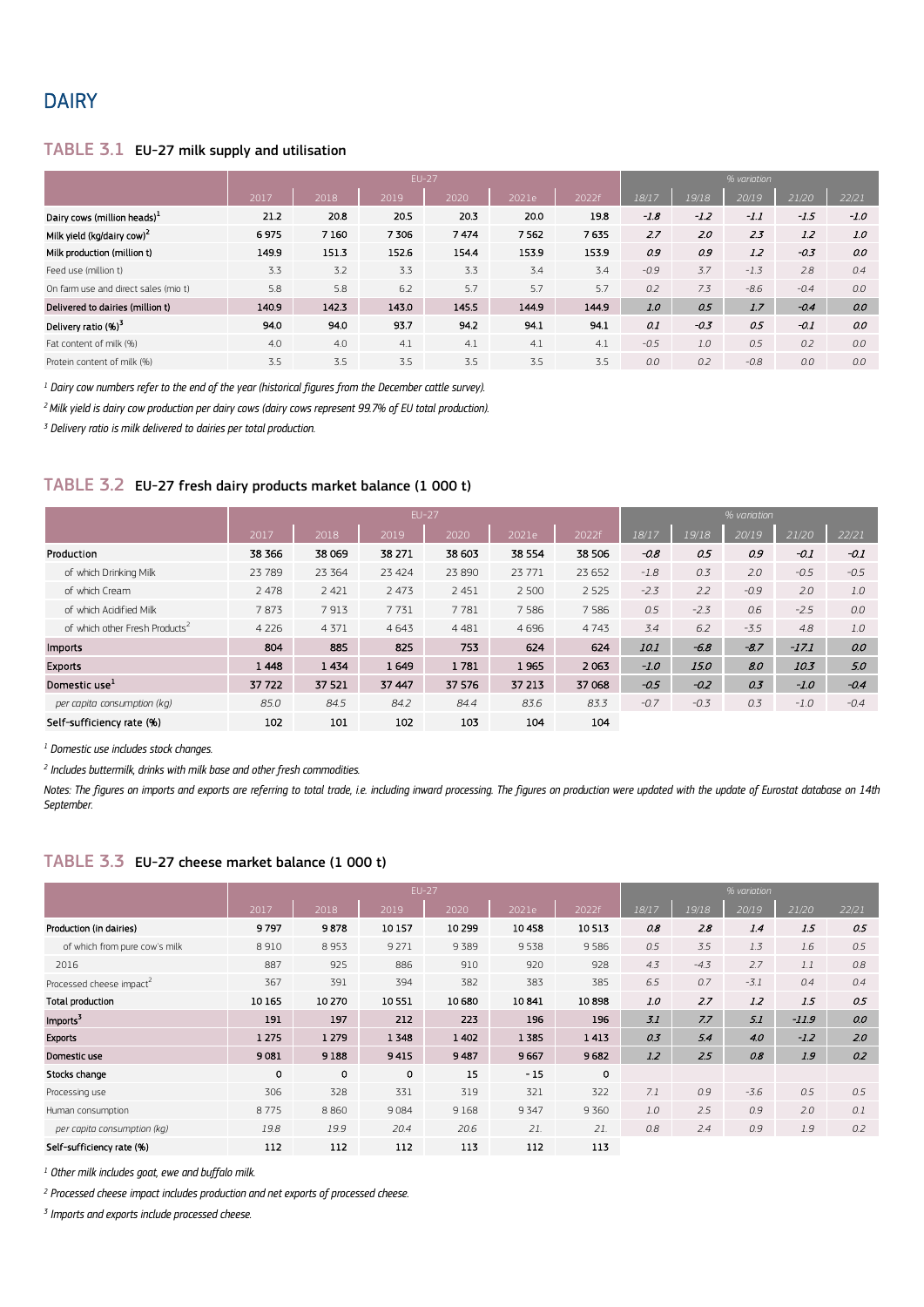#### TABLE 3.4 EU-27 whey market balance (1 000 t)

|                           |      | EU-27 |      |         |         |         |        |       | % variation |         |       |  |  |
|---------------------------|------|-------|------|---------|---------|---------|--------|-------|-------------|---------|-------|--|--|
|                           | 2017 | 2018  | 2019 | 2020    | 2021e   | 2022f   | 18/17  | 19/18 | 20/19       | 21/20   | 22/21 |  |  |
| Production                | 1909 | 1993  | 2099 | 2 1 0 2 | 2 1 7 6 | 2 2 1 9 | 4.4    | 5.3   | 0.1         | 3.5     | 2.0   |  |  |
| <b>Imports</b>            | 70   | 65    | 69   | 52      | 42      | 42      | $-7.5$ | 5.7   | $-24.6$     | $-19.1$ | 0.0   |  |  |
| Exports                   | 603  | 635   | 638  | 692     | 715     | 725     | 5.3    | 0.4   | 8.5         | 3.2     | 1.5   |  |  |
| Domestic use              | 1377 | 1423  | 1530 | 1 4 6 2 | 1503    | 1536    | 3.4    | 7.5   | $-4.5$      | 2.8     | 2.2   |  |  |
| Self-sufficiency rate (%) | 139  | 140   | 137  | 144     | 145     | 144     |        |       |             |         |       |  |  |

## TABLE 3.5 EU-27 butter market balance (1 000 t)

|                             |         | <b>EU-27</b> |         |         |              |             |        |       | % variation |         |       |
|-----------------------------|---------|--------------|---------|---------|--------------|-------------|--------|-------|-------------|---------|-------|
|                             | 2017    | 2018         | 2019    | 2020    | 2021e        | 2022f       | 18/17  | 19/18 | 20/19       | 21/20   | 22/21 |
| Production                  | 2 2 5 3 | 2 2 8 4      | 2 3 5 0 | 2 3 7 5 | 2 3 3 9      | 2 3 4 3     | 1.4    | 2.9   | 1.1         | $-1.5$  | 0.2   |
| <b>Imports</b>              | 42      | 51           | 55      | 36      | 35           | 35          | 23.6   | 7.2   | $-34.9$     | $-2.0$  | 0.0   |
| <b>Exports</b>              | 242     | 231          | 288     | 303     | 254          | 254         | $-4.3$ | 24.5  | 5.3         | $-16.1$ | 0.0   |
| Domestic use                | 2 0 6 2 | 2089         | 2 1 0 2 | 2 1 0 7 | 2 1 2 0      | 2 1 2 4     | 1.3    | 0.6   | 0.3         | 0.6     | 0.2   |
| per capita consumption (kg) | 4.6     | 4.7          | 4.7     | 4.7     | 4.8          | 4.8         | 1.2    | 0.5   | 0.2         | 0.6     | 0.2   |
| Ending stocks               | 105     | 120          | 135     | 135     | 135          | 135         |        |       |             |         |       |
| Private                     | 105     | 120          | 135     | 135     | 135          | 135         |        |       |             |         |       |
| Public (intervention)       | $\circ$ | $\circ$      | $\circ$ | $\circ$ | $\circ$      | $\mathsf O$ |        |       |             |         |       |
| Stocks change               | $-9$    | 15           | 15      | $\circ$ | $\mathbf{0}$ | 0           |        |       |             |         |       |
| Self-sufficiency rate (%)   | 109     | 109          | 112     | 113     | 110          | 110         |        |       |             |         |       |

*Note: Data refer to butter, butter oil and other yellow fat products expressed in butter equivalent. Figures on imports and exports do not include inward/outward processing. In June 2021, trade data was revised by applying coefficients on EU-UK inward/outward processing flows, which were not reported in intra-EU trade. Details are in STO methodology.*

#### TABLE 3.6 EU-27 skimmed milk powder market balance (1 000 t)

|                           |         | <b>EU-27</b> |         |         |         |                     |         | % variation |         |         |        |  |
|---------------------------|---------|--------------|---------|---------|---------|---------------------|---------|-------------|---------|---------|--------|--|
|                           | 2017    | 2018         | 2019    | 2020    | 2021e   | 2022f               | 18/17   | 19/18       | 20/19   | 21/20   | 22/21  |  |
| Production                | 1 4 4 8 | 1465         | 1460    | 1507    | 1413    | 1435                | 1.2     | $-0.3$      | 3.2     | $-6.2$  | 1.5    |  |
| <b>Imports</b>            | 55      | 46           | 56      | 36      | 32      | 32                  | $-15.6$ | 20.3        | $-34.9$ | $-11.9$ | 0.0    |  |
| <b>Exports</b>            | 794     | 826          | 945     | 831     | 789     | 812                 | 41      | 14.5        | $-12.1$ | $-5.1$  | 3.0    |  |
| Domestic use              | 755     | 822          | 792     | 712     | 677     | 654                 | 8.9     | $-3.7$      | $-10.1$ | $-4.9$  | $-3.3$ |  |
| <b>Ending stocks</b>      | 448     | 311          | 90      | 90      | 70      | 70                  |         |             |         |         |        |  |
| Private (industry)        | 80      | 220          | 90      | 90      | 70      | 70                  |         |             |         |         |        |  |
| Public (intervention)     | 368     | 91           | $\circ$ | $\circ$ | $\circ$ | $\circ$             |         |             |         |         |        |  |
| Stocks change             | $-46$   | $-137$       | $-221$  | $\circ$ | $-20$   | $\mathsf{O}\xspace$ |         |             |         |         |        |  |
| Self-sufficiency rate (%) | 192     | 178          | 184     | 212     | 209     | 219                 |         |             |         |         |        |  |

#### TABLE 3.7 EU-27 whole milk powder market balance (1 000 t)

|                           |      |      | $EU-27$ | % variation |       |       |         |        |        |         |        |
|---------------------------|------|------|---------|-------------|-------|-------|---------|--------|--------|---------|--------|
|                           | 2017 | 2018 | 2019    | 2020        | 2021e | 2022f | 18/17   | 19/18  | 20/19  | 21/20   | 22/21  |
| Production                | 748  | 698  | 710     | 728         | 684   | 660   | -6.7    | 1.7    | 2.5    | -6.0    | $-3.5$ |
| <b>Imports</b>            | 34   | 43   | 42      | 27          | 11    | 11    | 25.3    | $-2.2$ | -34.9  | $-59.3$ | 0.0    |
| <b>Exports</b>            | 404  | 346  | 315     | 345         | 298   | 283   | $-14.2$ | $-9.0$ | 9.4    | $-13.5$ | -5.0   |
| Domestic use <sup>1</sup> | 378  | 394  | 437     | 410         | 397   | 388   | 4.2     | 10.7   | $-6.0$ | $-3.2$  | $-2.3$ |
| Self-sufficiency rate (%) | 198  | 177  | 163     | 177         | 172   | 170   |         |        |        |         |        |

*<sup>1</sup> Domestic use includes stock changes.*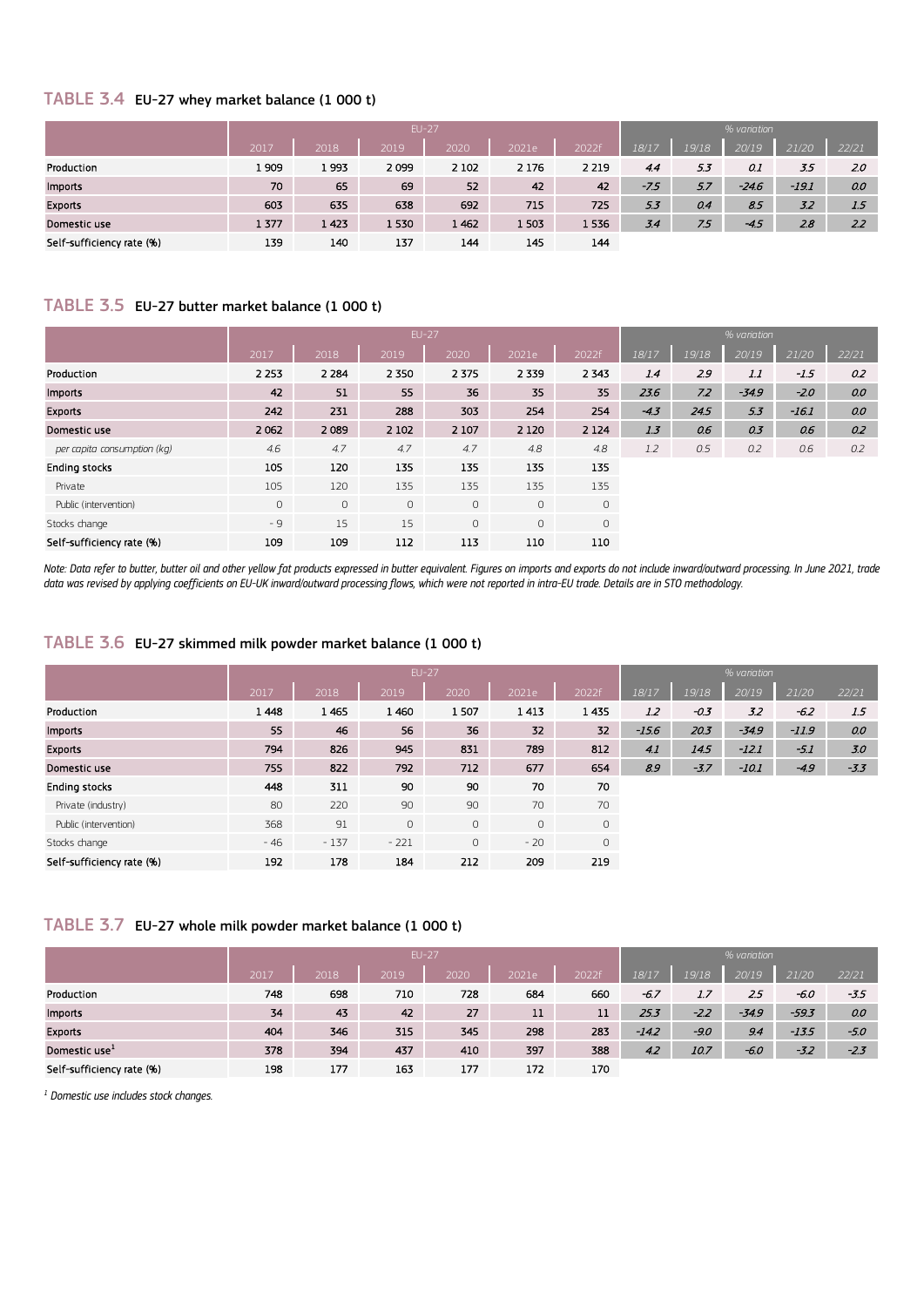# **MEAT**

#### TABLE 4.1 EU-27 overall meat balance (1 000 t carcass weight equivalent)

|                             |         |                | <b>EU-27</b> |         |         | % variation |       |        |         |        |        |  |  |
|-----------------------------|---------|----------------|--------------|---------|---------|-------------|-------|--------|---------|--------|--------|--|--|
|                             | 2017    | 2018           | 2019         | 2020    | 2021e   | 2022f       | 18/17 | 19/18  | 20/19   | 21/20  | 22/21  |  |  |
| Gross Indigenous Production | 43 373  | 44 4 4 4 6     | 44 430       | 44 677  | 44 6 93 | 43 963      | 25    | 0.0    | 0.6     | 0.0    | $-1.6$ |  |  |
| Live Imports                | 8       | $\overline{7}$ | 11           | 11      | 9       | 9           |       |        |         |        |        |  |  |
| Live Exports                | 355     | 359            | 352          | 326     | 319     | 308         | 1.3   | $-2.1$ | $-7.2$  | $-2.2$ | $-3.5$ |  |  |
| <b>Net Production</b>       | 43 0 26 | 44 094         | 44 089       | 44 3 62 | 44 3 83 | 43 6 64     | 25    | 0.0    | 06      | 0.0    | $-1.6$ |  |  |
| Meat Imports                | 1520    | 1546           | 1560         | 1 3 2 8 | 1 2 1 8 | 1 2 5 5     | 1.7   | 0.9    | $-14.8$ | $-8.3$ | 3.0    |  |  |
| <b>Meat Exports</b>         | 6406    | 6551           | 7 309        | 7939    | 7494    | 7451        | 2.3   | 11.6   | 8.6     | $-5.6$ | $-0.6$ |  |  |
| Domestic use                | 38 139  | 39 089         | 38 339       | 37 752  | 38 107  | 37 467      | 2.5   | $-1.9$ | $-1.5$  | 0.9    | $-1.7$ |  |  |
| Population (mio)            | 445.9   | 446.6          | 447.2        | 447.2   | 447.6   | 448.2       | 0.2   | 0.1    | 0.0     | 0.1    | 0.1    |  |  |
| per capita consumption (kg) | 68.2    | 69.8           | 68.5         | 67.5    | 68.0    | 66.8        | 2.4   | $-2.0$ | $-1.4$  | 0.8    | $-1.8$ |  |  |
| Self-sufficiency (%)        | 114     | 114            | 116          | 118     | 117     | 117         |       |        |         |        |        |  |  |

*Note: Meat production data excludes the offal and fat categories (with the exception of pork lard).*

*Meat per capita consumption is in retail weight. Coefficients to transform carcass weight into retail weight are: 0.7 for beef and veal meat; 0.78 for pigmeat; 0.88 for both poultry meat, and sheep and goat meat.*

#### TABLE 4.2 EU-27 beef/veal market balance (1 000 t carcass weight equivalent)

|                                 |                |                | <b>EU-27</b>   | % variation    |       |              |        |        |         |        |        |
|---------------------------------|----------------|----------------|----------------|----------------|-------|--------------|--------|--------|---------|--------|--------|
|                                 | 2017           | 2018           | 2019           | 2020           | 2021e | 2022f        | 18/17  | 19/18  | 20/19   | 21/20  | 22/21  |
| Gross Indigenous Production     | 7 1 9 6        | 7310           | 7 1 9 7        | 7 1 3 5        | 7096  | 7028         | 1.6    | $-1.5$ | $-0.9$  | $-0.5$ | $-1.0$ |
| Live Imports                    | $\overline{2}$ | $\overline{2}$ | $\overline{2}$ | $\overline{2}$ | J.    | $\mathbf{1}$ |        |        |         |        |        |
| Live Exports                    | 246            | 246            | 236            | 235            | 214   | 208          | $-0.3$ | $-4.0$ | $-0.2$  | $-8.9$ | $-3.0$ |
| <b>Net Production</b>           | 6951           | 7067           | 6964           | 6902           | 6883  | 6821         | 1.7    | $-1.5$ | $-0.9$  | $-0.3$ | $-0.9$ |
| <b>Meat Imports</b>             | 348            | 371            | 387            | 306            | 284   | 298          | 6.7    | 4.2    | $-20.8$ | $-7.3$ | 5.0    |
| <b>Meat Exports</b>             | 613            | 595            | 577            | 593            | 567   | 573          | $-2.9$ | $-3.0$ | 2.8     | $-4.4$ | 1.0    |
| Domestic use                    | 6 6 8 6        | 6843           | 6774           | 6 6 1 6        | 6 600 | 6 5 4 7      | 2.4    | $-1.0$ | $-2.3$  | $-0.2$ | $-0.8$ |
| per capita consumption (kg)     | 10.5           | 10.7           | 10.6           | 10.4           | 10.3  | 10.2         | 2.2    | $-1.1$ | $-2.3$  | $-0.3$ | $-0.9$ |
| Share in total meat consumption | 17.5           | 17.5           | 17.7           | 17.5           | 17.3  | 17.5         |        |        |         |        |        |
| Self-sufficiency (%)            | 108            | 107            | 106            | 108            | 108   | 107          |        |        |         |        |        |

#### TABLE 4.3 EU-27 pigmeat market balance (1 000 t carcass weight equivalent)

|                                 |         |              | $EU-27$ | % variation  |         |        |       |         |         |         |        |
|---------------------------------|---------|--------------|---------|--------------|---------|--------|-------|---------|---------|---------|--------|
|                                 | 2017    | 2018         | 2019    | 2020         | 2021e   | 2022f  | 18/17 | 19/18   | 20/19   | 21/20   | 22/21  |
| Gross Indigenous Production     | 22 802  | 23 205       | 23 039  | 23 242       | 23 652  | 22 943 | 1.8   | $-0.7$  | 0.9     | 1.8     | $-3.0$ |
| Live Imports                    | л.      | $\mathbf{1}$ | 1       | $\mathbf{1}$ | 1       | J.     |       |         |         |         |        |
| Live Exports                    | 45      | 51           | 43      | 23           | 39      | 39     | 12.4  | $-14.9$ | $-47.9$ | 70.7    | 2.1    |
| <b>Net Production</b>           | 22 758  | 23 156       | 22 996  | 23 2 20      | 23 615  | 22 905 | 1.7   | $-0.7$  | 1.0     | 1.7     | $-3.0$ |
| Meat Imports                    | 154     | 167          | 162     | 159          | 98      | 107    | 8.3   | $-2.9$  | $-1.9$  | $-38.4$ | 9.1    |
| <b>Meat Exports</b>             | 3 4 9 8 | 3 5 8 0      | 4 1 7 7 | 4 9 4 3      | 4747    | 4 6 42 | 2.3   | 16.7    | 183     | $-4.0$  | $-2.2$ |
| Domestic use                    | 19414   | 19743        | 18 981  | 18 4 36      | 18 9 66 | 18 370 | 1.7   | $-3.9$  | $-2.9$  | 2.9     | $-3.1$ |
| per capita consumption (kg)     | 34.0    | 34.5         | 33.1    | 32.2         | 33.1    | 32.0   | 1.5   | $-4.0$  | $-2.9$  | 2.8     | $-3.3$ |
| Share in total meat consumption | 50.9    | 50.5         | 49.5    | 48.8         | 49.8    | 49.0   |       |         |         |         |        |
| Self-sufficiency (%)            | 117     | 118          | 121     | 126          | 125     | 125    |       |         |         |         |        |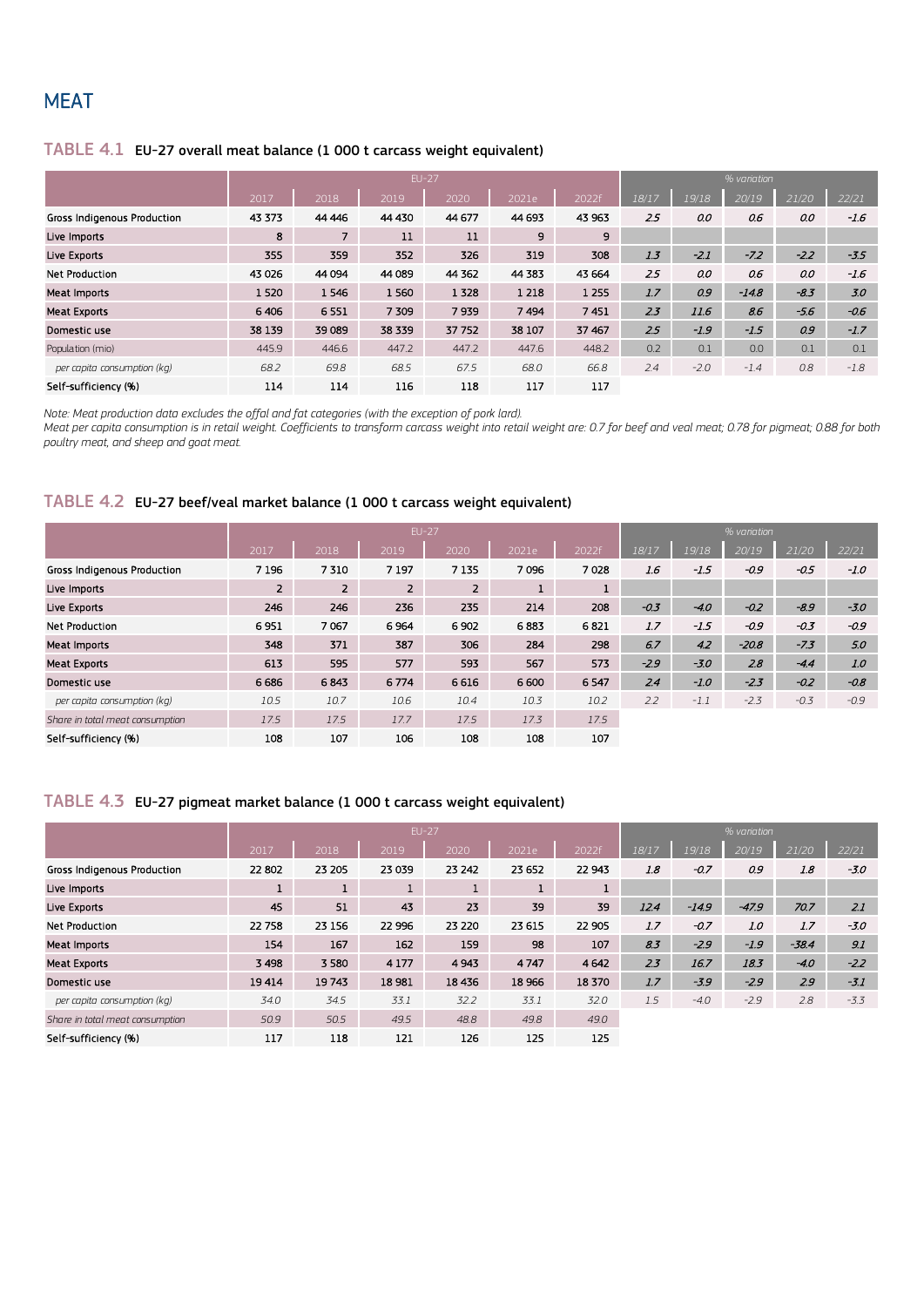# TABLE 4.4 EU-27 poultry market balance (1 000 t carcass weight equivalent)

|                                 |                |         | <b>EU-27</b> |                |         |         | % variation |         |         |        |         |  |  |  |
|---------------------------------|----------------|---------|--------------|----------------|---------|---------|-------------|---------|---------|--------|---------|--|--|--|
|                                 | 2017           | 2018    | 2019         | 2020           | 2021e   | 2022f   | 18/17       | 19/18   | 20/19   | 21/20  | 22/21   |  |  |  |
| Gross Indigenous Production     | 12752          | 13 300  | 13 5 49      | 13673          | 13 308  | 13 3 68 | 4.3         | 1.9     | 0.9     | $-2.7$ | 0.5     |  |  |  |
| Live Imports                    | $\overline{4}$ | 3       | 3            | $\overline{4}$ | 4       | 4       |             |         |         |        |         |  |  |  |
| Live Exports                    | 10             | 12      | 10           | 8              | 14      | 11      | 14.8        | $-11.7$ | $-23.1$ | 68.8   | $-22.2$ |  |  |  |
| <b>Net Production</b>           | 12745          | 13 291  | 13542        | 13 6 69        | 13 298  | 13 3 61 | 4.3         | 1.9     | 0.9     | $-2.7$ | 0.5     |  |  |  |
| Meat Imports                    | 849            | 836     | 849          | 710            | 710     | 721     | $-1.5$      | 1.5     | $-16.4$ | 0.1    | 1.5     |  |  |  |
| <b>Meat Exports</b>             | 2 2 4 1        | 2 3 2 6 | 2 4 9 9      | 2 3 4 5        | 2 1 3 4 | 2 1 8 9 | 3.8         | 7.4     | $-6.2$  | $-9.0$ | 2.6     |  |  |  |
| Domestic use                    | 11 3 54        | 11800   | 11891        | 12034          | 11874   | 11894   | 3.9         | 0.8     | 1.2     | $-1.3$ | 0.2     |  |  |  |
| per capita consumption (kg)     | 22.4           | 23.3    | 23.4         | 23.7           | 23.3    | 23.4    | 3.8         | 0.6     | 1.2     | $-1.4$ | 0.0     |  |  |  |
| Share in total meat consumption | 29.8           | 30.2    | 31.0         | 31.9           | 31.2    | 31.7    |             |         |         |        |         |  |  |  |
| Self-sufficiency (%)            | 112            | 113     | 114          | 114            | 112     | 112     |             |         |         |        |         |  |  |  |

# TABLE 4.5 EU-27 sheep and goat meat market balance (1 000 t carcass weight equivalent)

|                                 |      |      |                | <b>EU-27</b>   |       | % variation |        |        |        |         |        |  |
|---------------------------------|------|------|----------------|----------------|-------|-------------|--------|--------|--------|---------|--------|--|
|                                 | 2017 | 2018 | 2019           | 2020           | 2021e | 2022f       | 18/17  | 19/18  | 20/19  | 21/20   | 22/21  |  |
| Gross Indigenous Production     | 623  | 631  | 645            | 628            | 637   | 623         | 1.2    | 2.3    | $-2.7$ | 1.6     | $-2.2$ |  |
| Live Imports                    |      |      | $\overline{4}$ | $\overline{4}$ | 3     | 3           |        |        |        |         |        |  |
| Live Exports                    | 53   | 51   | 62             | 61             | 53    | 50          | $-3.5$ | 22.4   | $-2.7$ | $-12.8$ | $-5.0$ |  |
| <b>Net Production</b>           | 572  | 580  | 587            | 571            | 588   | 576         | 1.6    | 1.2    | $-2.8$ | 3.0     | $-2.0$ |  |
| of which on-farm slaughterings  | 98.6 | 97.4 | 103.2          | 106.1          | 134.8 | 132.1       | $-1.2$ | 6.0    | 2.8    | 27.0    | $-2.0$ |  |
| Meat Imports                    | 169  | 172  | 162            | 153            | 126   | 129         | 1.8    | $-5.7$ | $-5.5$ | $-17.9$ | 2.0    |  |
| <b>Meat Exports</b>             | 55   | 51   | 56             | 58             | 47    | 49          | $-84$  | 11.2   | 2.3    | $-19.1$ | 4.0    |  |
| Domestic use                    | 685  | 702  | 693            | 667            | 667   | 656         | 2.4    | $-1.2$ | $-3.8$ | 0.1     | $-1.6$ |  |
| per capita consumption (kg)     | 1.4  | 1.4  | 1.4            | 1.3            | 1.3   | 1.3         | 2.3    | $-1.4$ | $-3.8$ | 0.0     | $-1.8$ |  |
| Share in total meat consumption | 1.8  | 1.8  | 1.8            | 1.8            | 1.8   | 1.8         |        |        |        |         |        |  |
| Self-sufficiency (%)            | 91   | 90   | 93             | 94             | 96    | 95          |        |        |        |         |        |  |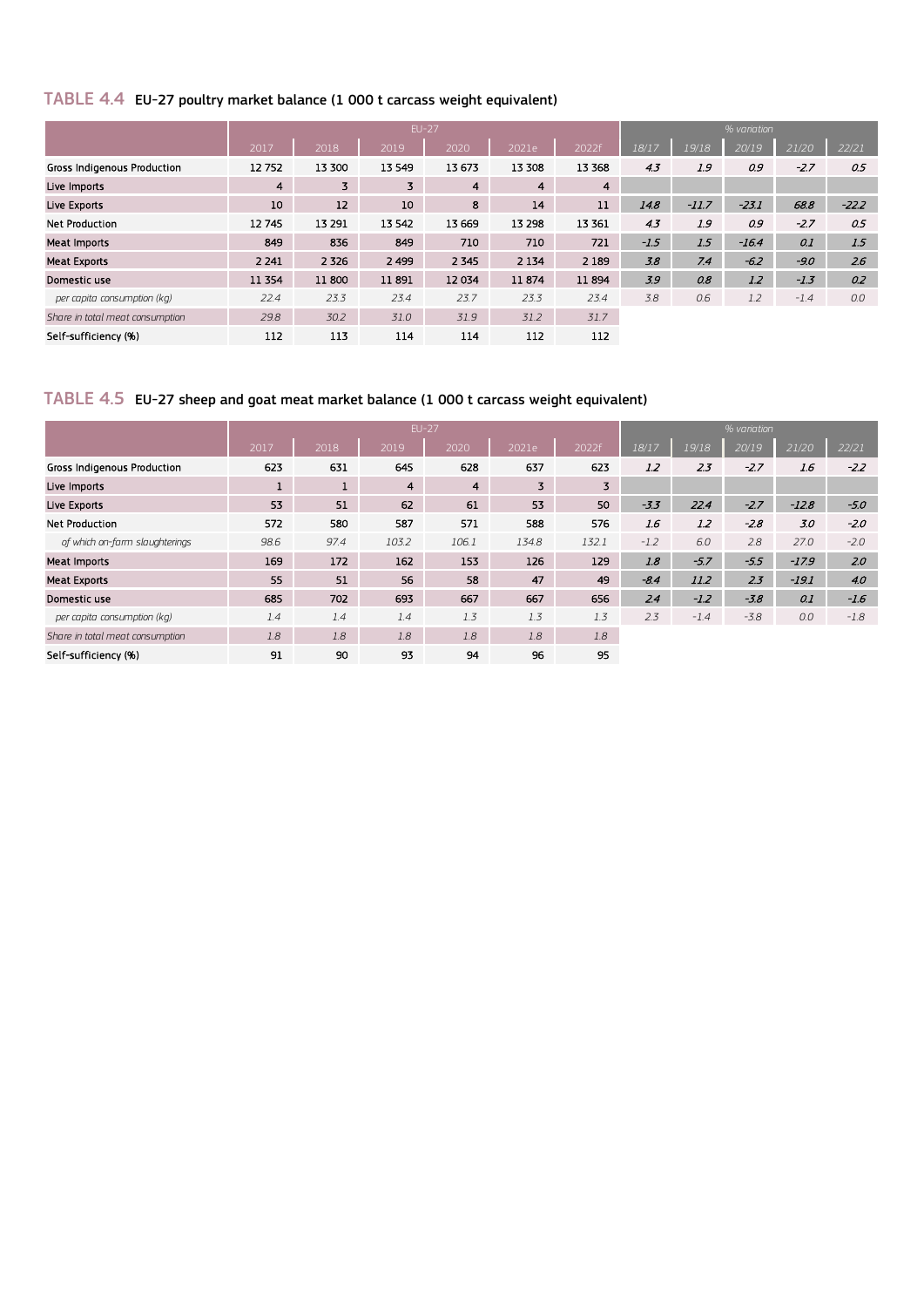## TABLE 5.1 EU-27 self-sufficiency rate (%)

| Crop sectors                     |      |      |      | $EU-27$ |      |      |      |
|----------------------------------|------|------|------|---------|------|------|------|
|                                  | 2016 | 2017 | 2018 | 2019    | 2020 | 2021 | 2022 |
| Arable crops                     |      |      |      |         |      |      |      |
| Overall cereal                   | 106  | 108  | 103  | 113     | 109  | 113  | 116  |
| Soft wheat                       | 119  | 126  | 113  | 137     | 127  | 138  | 142  |
| Barley                           | 112  | 113  | 122  | 126     | 122  | 119  | 121  |
| Durum                            | 103  | 93   | 93   | 83      | 82   | 85   | 82   |
| Maize                            | 91   | 88   | 84   | 83      | 85   | 89   | 93   |
| Rye                              | 97   | 104  | 99   | 114     | 102  | 106  | 109  |
| Sorghum                          | 79   | 82   | 95   | 152     | 68   | 82   | 78   |
| Oats                             | 93   | 103  | 100  | 105     | 114  | 103  | 101  |
| Triticale                        | 97   | 96   | 98   | 121     | 103  | 100  | 95   |
| Others                           | 73   | 83   | 80   | 98      | 97   | 95   | 101  |
| Oilseeds                         | 64   | 68   | 63   | 57      | 56   | 62   | 64   |
| Oilmeals                         | 59   | 59   | 61   | 62      | 63   | 62   | 65   |
| Vegetable oils                   | 70   | 70   | 68   | 66      | 72   | 72   | 78   |
| Protein crops                    | 101  | 93   | 79   | 82      | 82   | 81   | 85   |
| Sugar <sup>*</sup>               | 95   | 112  | 95   | 97      | 91   | 101  |      |
| Specialised crops                |      |      |      |         |      |      |      |
| Olive oil                        | 131  | 131  | 142  | 156     | 132  | 139  | 142  |
| Wine                             | 125  | 104  | 135  | 116     | 121  | 115  |      |
| Apples (processed)               | 99   | 105  | 81   | 115     | 103  | 98   | 109  |
| Apples (fresh)                   | 123  | 122  | 103  | 127     | 108  | 116  | 112  |
| Oranges (processed)              | 25   | 34   | 29   | 33      | 25   | 30   | 38   |
| Oranges (fresh)                  | 92   | 92   | 92   | 93      | 91   | 92   | 93   |
| Peaches & Nectarines (processed) | 129  | 123  | 125  | 128     | 137  | 150  |      |
| Peaches & Nectarines (fresh)     | 110  | 110  | 107  | 108     | 105  | 103  |      |
| Tomatoes (processed)             | 114  | 122  | 132  | 132     | 131  | 114  |      |
| Tomatoes (fresh)                 | 101  | 99   | 99   | 98      | 97   | 95   |      |

*\* EU + UK for the period 2016-2019.*

*Note: Figures for arable crops, olive oil and wine refer to marketing years (200X means 200X/200X+1).*

*Correction 07/04/22: for Peaches & Nectarines (processed and fresh) and Tomatoes (processed and fresh)*

| Animal sectors       |      |      |      | $EU-27$ |      |      |      |
|----------------------|------|------|------|---------|------|------|------|
|                      | 2016 | 2017 | 2018 | 2019    | 2020 | 2021 | 2022 |
| Dairy products       |      |      |      |         |      |      |      |
| Fresh dairy products | 102  | 102  | 101  | 102     | 103  | 104  | 104  |
| Cheese               | 112  | 112  | 112  | 112     | 113  | 112  | 113  |
| Whey                 | 139  | 139  | 140  | 137     | 144  | 145  | 144  |
| <b>Butter</b>        | 109  | 109  | 109  | 112     | 113  | 110  | 110  |
| <b>SMP</b>           | 192  | 192  | 178  | 184     | 212  | 209  | 219  |
| <b>WMP</b>           | 198  | 198  | 177  | 163     | 177  | 172  | 170  |
| Meat                 |      |      |      |         |      |      |      |
| Beef/veal            | 108  | 108  | 107  | 106     | 108  | 108  | 107  |
| Pigmeat              | 117  | 117  | 118  | 121     | 126  | 125  | 125  |
| Poultry meat         | 112  | 112  | 113  | 114     | 114  | 112  | 112  |
| Sheep and goat meat  | 91   | 91   | 90   | 93      | 94   | 96   | 95   |